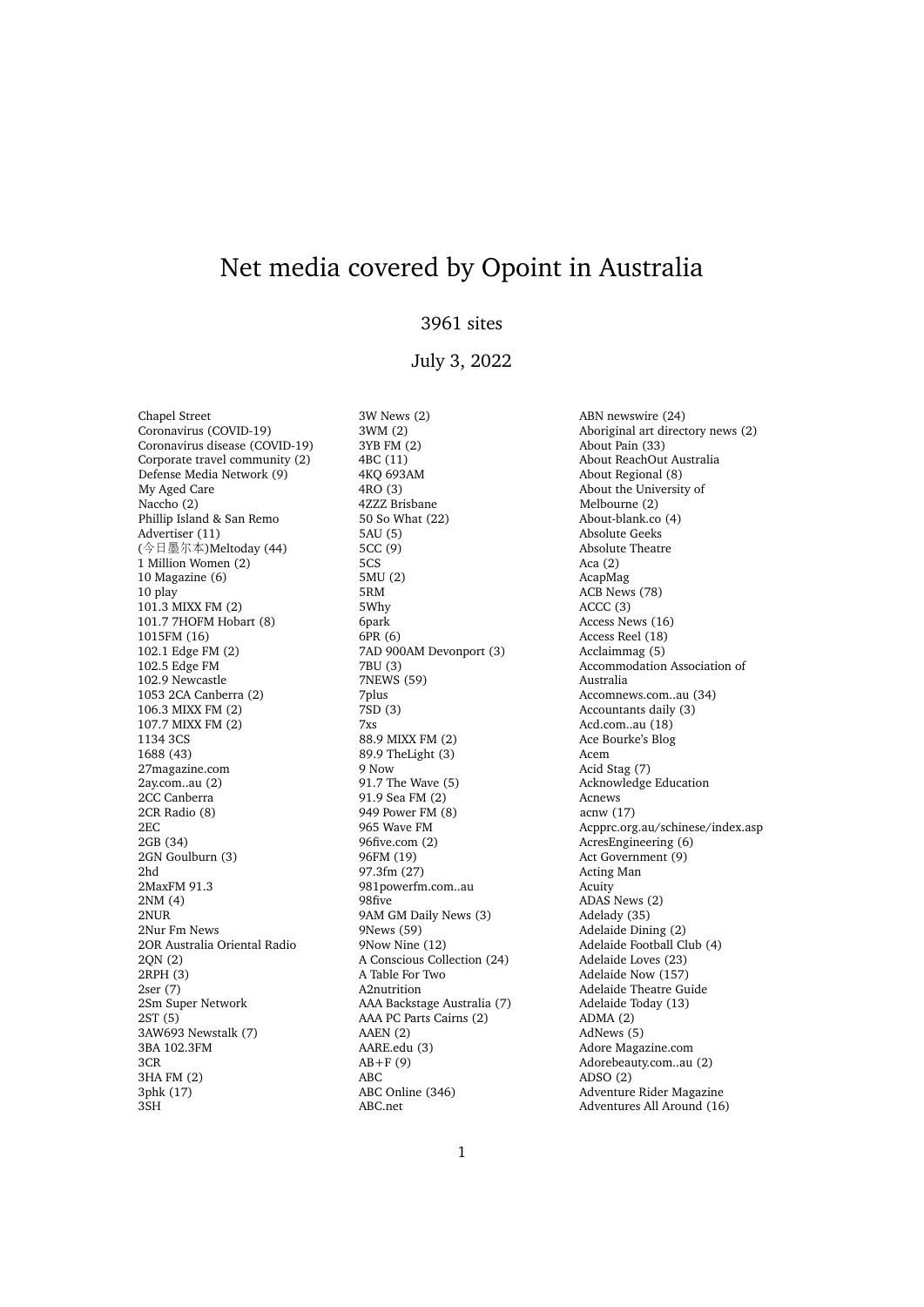Advfn Australia Advfn plc Adviser Innovation (3) AdviserVoice (23) Aeol Aero Australia magazine (5) Afaanz (2) Afeai.com.au/news (2) Afghanistan Sun Afloat Aflvic (38) AFLW (18) Afma.com..au (2) Africa Leader (4) AfricaPulse.com (16) Aged Care Guide (2) Aged Care Insite (13) Aged Care News (8) Aged Care Online (2) Agedcare101.com..au (2) Agency.businesses (24) Agent Mystery Case (12) AgForce Queensland Agile Sales Agriwebb agrochemical news (4) AgThentic Blog Agtrader Ahisa.edu..au Aibs Air (3) Airbnb Australia AirBTW Magazine (18) AirWise (10) Ajp (8) Al-anwar Alan Tudge (2) Albany Advertiser (9) Albuquerque Express Alcohol Beverages Australia (2) Alds (9) Alex Hawke (2) Alfred Health (2) Algorithm.data61.csiro.au (3) Alice Springs News (2) Alice.D Magazine Alive 90.5 F.M (3) All Aussie Hip Hop All Events in Tasmania (11) Allaboutedie Allegro Funds Allied Magazine (17) Alphabet Pony Alphafinews.com Alpine observer Altgadgetthailand **This page contains the following errors:** error on line 8 at column 7: Opening and ending tag mismatch: g line 7 and svg **Below is a rendering of the page up tothefirsterror.** (11) Ama Victoria AmazingCo Blog (2) Ambit Gambit Amcham AME Offshore Solutions Amnplify

Amodrn (5) AMSANT Amsj.com..au (5) Amust (12) An Eventful Life (2) ANDEV Andrew Barr (3) Andrew Giles (2) Andrew Wilkie (8) Andrewleigh (4) Andrewpowell (2) Andy Meddick (3) Angus Taylor (2) Animal Friendly Life (2) Animal Justice Party Animal Justice Party Animal Liberation Victoria (3) anmj.org..au (9) Anne Ruston (2) Anrows (3) Ansto Anthill Anthony Albanese (2) Antinuclear Antony Green's Election Blog ANU $(5)$ Any Auto ANZ Bloodstock News (2) Anziif APAC News (17) Apartments & Developments Apollo Bay Community Website (2) APPEA (2) Apple (Australia) (2) Apple and Pear Australia Ltd (29) AppleStage Applianceretailer (7) APRA AMCOS Apscoau Aquent ARA (2) Arab Herald Arabian Gazette Arcadia Homes Qld Archermagazine Architecture (16) Architecture & Design (7) Architectureau (19) Argentina Star Arita (2) Armstrong Legal (2) ARN (70) Around Melbourne (8) Arrowfield Art + Australia Art Almanac (6) Art Guide Australia (8) Art Monthly Australasia Art News Portal Artandabout.com..au (2) Artcollector.net..au (9) Artists Chronicle

Artlink.com..au Arts Centre Melbourne Arts.unimelb Asbfeo Ascension Magazine (13) ASEAN Cruise News (16) Asean Technology (6) Ashurst Ashutosh Nilkanths Blog Asia Bulletin ASIA Miner (2) Asia Pacific Defence Reporter (6) Asia Pacific Security Magazine (8) Asia Today International (4) AsiaAndThePacificPolicyStudies Asialink Unimelb (5) Asian Culture Vulture (7) Asian Defence Directory (2) Asian Spectator (18) AsiaNet AsiaRadioToday.com (2) ASIC (3) AskMen. AU (8) ASPI The Strategist ASPI: | Australian Strategic Policy Institute (2) Assemble Papers (2) Associations Forum (4) AstraZeneca Australia (2) Asx.com (2) Atebit (2) Atlantaleader (4) Ato Beta ATP Cup (2) ATSE (4) Attire Club (7) Attorney General's Department AU Public Accountant AU Living (8) AU Motorsports (8) Au.eventbu.com (2) Au.yahoo (3) Au123.com Audi Magazine Australia (7) AudioTechnology (2) Auditing and Assurance Audrey Journal (4) Augusta Margaret River Times (9) Augusta-Margaret River Mail (54) AuManufacturing (4) Aus Health IT AusBiotech (2) Ausbiz (5) AusBiz Magazine (3) Ausbulletin.com..au (2) AusDoc.PLUS (27) Ausdroid (3) Ausgamers news (2) Ausgrid.com..au Ausmarine (3) Ausmed Ausnetservices.com..au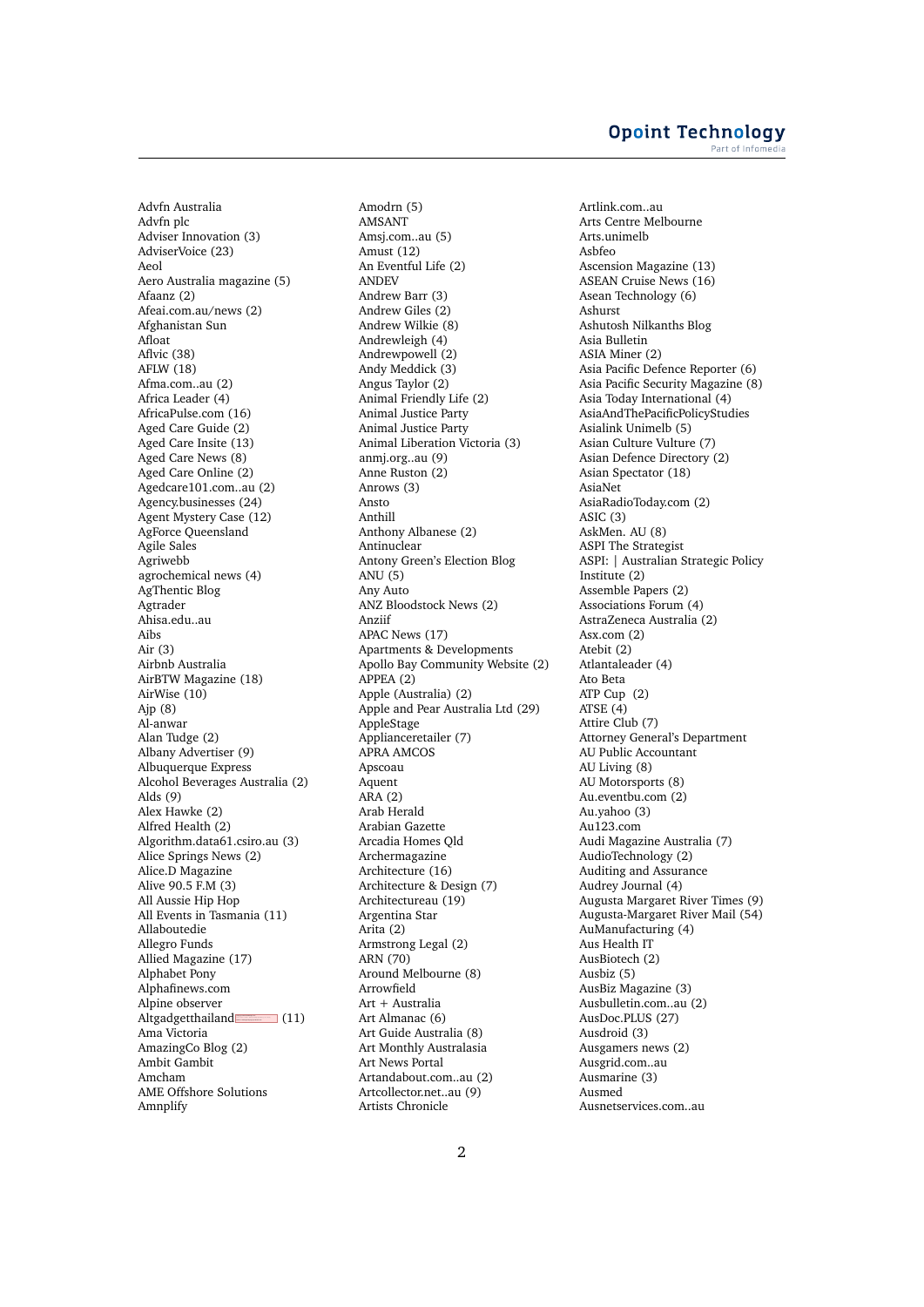Ausnewslanka (10) AuspOp (12) AUSRETRO GAMER (9) Aussie Motoring Aussie News Today (110) Aussie on the Road Aussie Theatre.com (8) Austaxpolicy (2) AusTender Austmine AUSTRAC (2) Australasian bus and coach (3) Australasian Dirt Bike Magazine (5) Australasian Drilling (2) Australasian Farmers And Dealers Journal Australasian lawyer (5) Australasian Leisure Management (25) Australasian Mining Review (6) Australasian paint & panel (4) Australasian Science (3) Australasian Special Events (28) Australasian Surf Business Magazine (14) Australasian Transport News (7) Australia – Darley (2) Australia Business Blog (12) Australia China Business Council (3) Australia Cup (2) Australia HeavyQuip Journal (35) Australia Leading Premium Wine Auctions Australia Unlimited (3) Australia's Nation Brand Australia's Science Channel Australia's superannuation industry (4) Australia-China Relations Institute (4) Australia51 (15) Australian & NZ Defender Australian 18 Footers League Australian Academy of Science (2) Australian Aging Agenda (8) Australian Antarctic Program (6) Australian Army Australian Arts Review (13) Australian Associated Press (3) Australian Auction Review Australian Automotive Aftermarket Association (4) Australian Automotive Aftermarket Magazine (19) Australian Aviation Magazine (19) Australian Beef Accociation (2) Australian Book Review (31) Australian brews news (8) Australian Bulk Handling Review (10) Australian Bureau of Statistics (2) Australian Business Network (2)

Australian Catholic University Australian Chinese Community Association of NSW(EN) (3) Australian Chinese Community Association of NSW(SC) (4) Australian Cinematographer (3) Australian Computer Society Australian Conservation Foundation (2) Australian Council of Trade Unions (4) Australian Cruise Magazine Australian Cyber Security Centre Australian Dairy Farmers Australian Defence Business Review (8) Australian Defence Magazine (16) Australian Design Review (8) Australian Dog Lover (2) Australian Education Union (2) Australian Education Union Australian Energy Council (2) Australian Energy Market Commission (3) Australian Energy Market Operator Australian Energy Regulator Australian Farm Institute Australian Fashion Chamber Australian Fashion Guide (4) Australian Financial News (7) Australian FinTech (2) Australian Fishing Network Australian flying (10) Australian Food News (6) Australian Forest Products Association (3) Australian geographic (22) Australian Giftguide (6) Australian Gluten-Free Life Magazine (5) Australian Golf Digest Australian Good Food Guide (20) Australian Government (2) Australian Government Department of Defence (10) Australian Greens (2) Australian Handyman Magazine (2) Australian Harness Racing (6) Australian Health Practitioner Regulation Agency (2) Australian Healthcare & Hospitals Association (2) Australian Herald (5) Australian Horse Trainer (2) Australian Human Resources Institute Australian Human Rights Commission (2) Australian Industry Group (31) Australian Information Industry Association (3) Australian Institute of Company Directors (5)

Australian Institute of Criminology Australian Institute of Energy Australian Institute of Food Science and Technology (AIFST) (2) Australian Institute of Health & Safety (2) Australian Institute Of International Affairs (4) Australian Institute of Management (3) Australian Institute of Medical Scientists (2) Australian Institute of Music Australian Institute of Superannuation Trustees (2) Australian Journal of General Practice (9) Australian Law Reform Commission (3) Australian Local Government Association Australian Lot Feeders Association Australian Manufacturing (8) Australian Manufacturing News (17) Australian Manufacturing Technology Magazine (AUS) (2) Australian Manufacturing Workers' Union (2) Australian Meat News (2) Australian Medical Association (27) Australian Medical Council Australian Mining (7) Australian Motorcycle (6) Australian Motorcyclist Magazine (15) Australian Mountain Bike (13) Australian Mushroomgrowers (2) Australian Music Industry Network Australian Music Scene Australian Musician Magazine (21) Australian National Audit Office (ANAO) Australian National Review (8) Australian Natural Health Magazine (11) Australian Newsagency Blog Australian Nursing and Midwifery Federation (2) Australian olympic committee Australian Online News Australian PC World (234) Australian Photography Australian Physiotherapy Association (3) Australian Policy Online (2) Australian Press council (2) Australian Pride Network (8) Australian Privacy Foundation Australian Property Investor Magazine (2) Australian Property Markets News (9)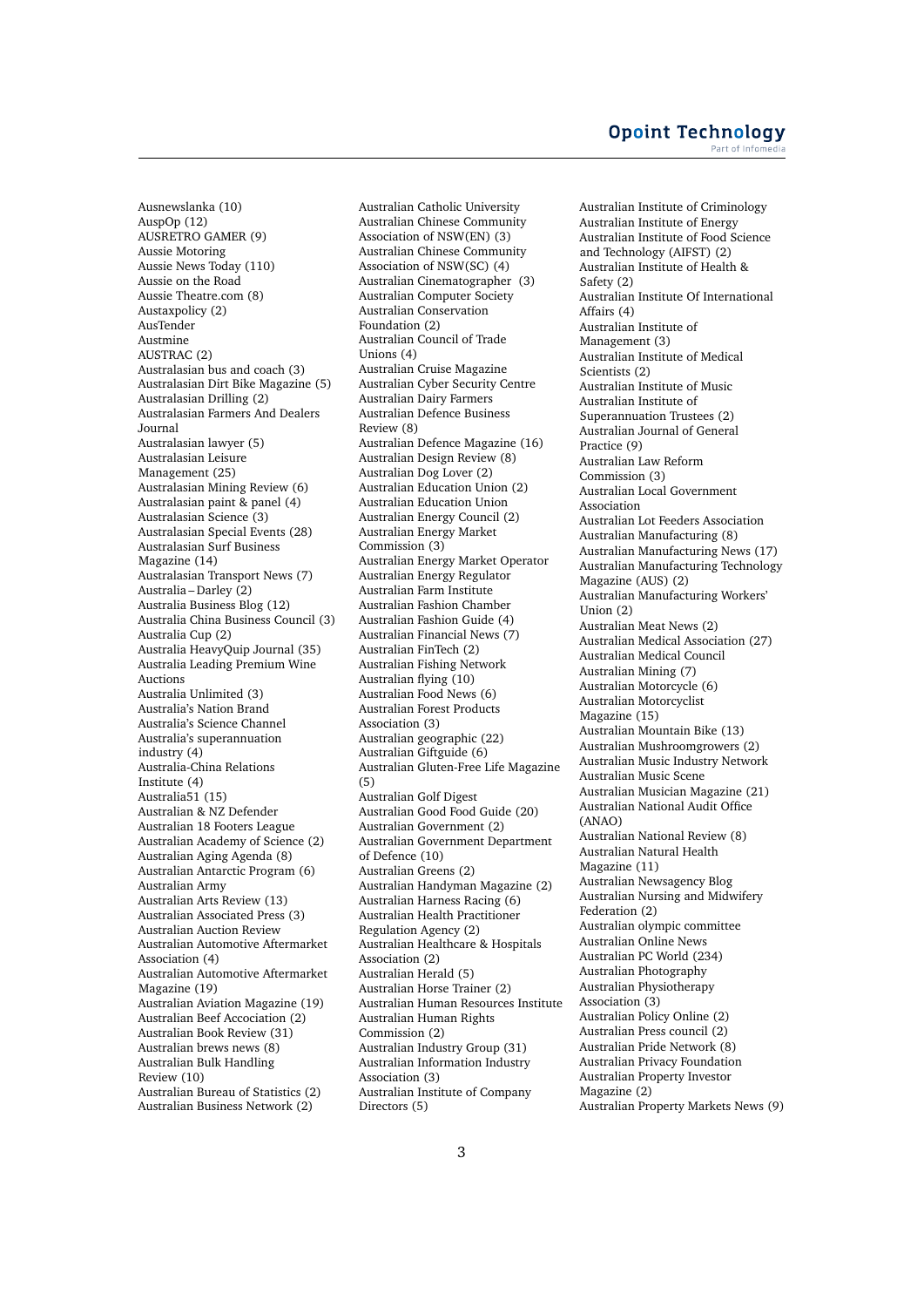### **Opoint Technology** Part of Infomer

Australian Prudential Regulation Authority (9) Australian Red Cross (2) Australian Renewable Energy Agency (4) Australian Resource & Investment (18) Australian retail industry (6) Australian rugby (2) Australian Rural & Regional News (36) Australian Sailing Australian Security Magazine (9) Australian Seniors News (17) Australian stage (21) Australian Stock Market Watch Australian Transport Safety Bureau (ATSB) Australian Traveller (31) Australian Treasury Minister (4) Australian Tree Crop (6) Australian Trucking Association (4) Australian Veteran News Australian Videocamera (19) Australian Water Association (2) Australian Wine Companion (4) Australian Wine Review (2) Australian Women Online Australian Wood Review (5) Australian Working Dog Rescue Australianbartender (4) Australiancaravanclub (2) Australiancybersecuritymagazine (10) Australianlychee (2) Australianmacadamias (2) australianmacedonian.com..au (8) AustralianNewsReview australianpharmacist.com..au (5) AustralianPropertyJournal.com..au (11) Australias.guide (19) Austroads (2) AUSVEG (3) Autismawareness.com..au (3) Auto Action (6) Auto Exper (3) Autodeadline (13) Automotive Daily (9) Automotive Dealer Magazine (22) Automotive Torque (3) Autotalk (4) Auzzi Shopping Centre (121) AV.technology (7) Avant (2) Aviation Australia: Aviation Safety Network (2) Aviation Trader AVWA AWCIANZ Awe.gov..au (3) Awesomely Unprepared Aweventurer (6) Awol Junkee.com

Awri B&T (2) B2B Magazine (7) Babú (18) Babycenter.com..au BabyDrive (2) Babyology.com..au (11) Backyardopera Badlands Journal Baird Maritime (8) Bairnsdale Advertiser (2) Baking Business Australia (10) Balance the Grind (6) Bali Nusa Dua Convention Center Ballarat Times (4) Baltimorestar Banana Shire Council Bank Victims (29) Banking day (16) Banyule Council (2) Barossa Dirt Barossa Leader (8) Baton Rouge News Baw Baw Citizen Bay 939 Bay Post (34) Bayside City Council Bayside Glen Eira Kids (2) Bayside News (6) Baysidebulletin (10) BBM Live BCM For Tradies BDAV News Be Melbourne Beachescovered Beagleweekly.com..au BeanScene Magazine Beanstalk Mums (15) Beat Magazine (24) Beaudesert Bulletin (4) Beaudesert Times (10) Beauticate (7) Beautiful Life Magazin (2) Beauty And Lace (12) Beauty Crew (27) Beauty Fridge (2) Beauty Rocks (6) Beautydirectory (16) Beautyheaven (12) Beef Central (13) Beer & Brewer (44) Beer and Croissants Bega District News (27) Behind the Brands (9) Behold the Brand Beijing Bulletin Bell Direct (4) Bellamy's Organic Bellarine Times (6) Belle About Town Benalla Ensign News (6) Bendigo Advertiser (23)

Bendigo Times (4) Bert van Manen Berwick Star News Best Ads on TV (15) Best Before (8) Best Restaurants of Australia (2) Best Selling Cars Blog Bestinau (55) Bestrecipes (2) Better Homes and Gardens (18) Better Photography Better Reading (3) Betterhr Bexclusive (4) Bicycle Network (2) Bicycles (7) Bicycling Australia (6) Big hART Big rigs (8) Bigbytesmagazine Bikeme (12) Bikereview (57) Bill Madden's wordpress Bill Shorten (2) Biotechdispatch (3) Birdlife Australia Birmingham Star (3) Bisoxfordeconomics Bit (13) Bitcoin & Cryptocurrency Blog (2) Bite Magazine (23) BizEdge (12) BiziNet (2) Black Dog Institute Black Marlin Blog Blackmores Blackmores Institute (2) Blacktown City (2) Blacktown News (3) Blankstreetpress (10) Blayney Chronicle (37) Blog Donna Hay Blog of Dad Blog.freepeople.com Bloggers Connect Blue Curtains Brisbane Blue Mountains Australia Blue Mountains Gazette (37) Blue Mountains imag (2) Blue Notes (8) Bluebloods (2) Blunt Magazine (10) BMA Magazine Canberra Streetpress Bne Art (5) Boatsales Bob Katter Body+soul (41) BodyShop News Australia (7) Boehringer Ingelheim Boiling Cold Bond University (2) Bondi Beauty (19)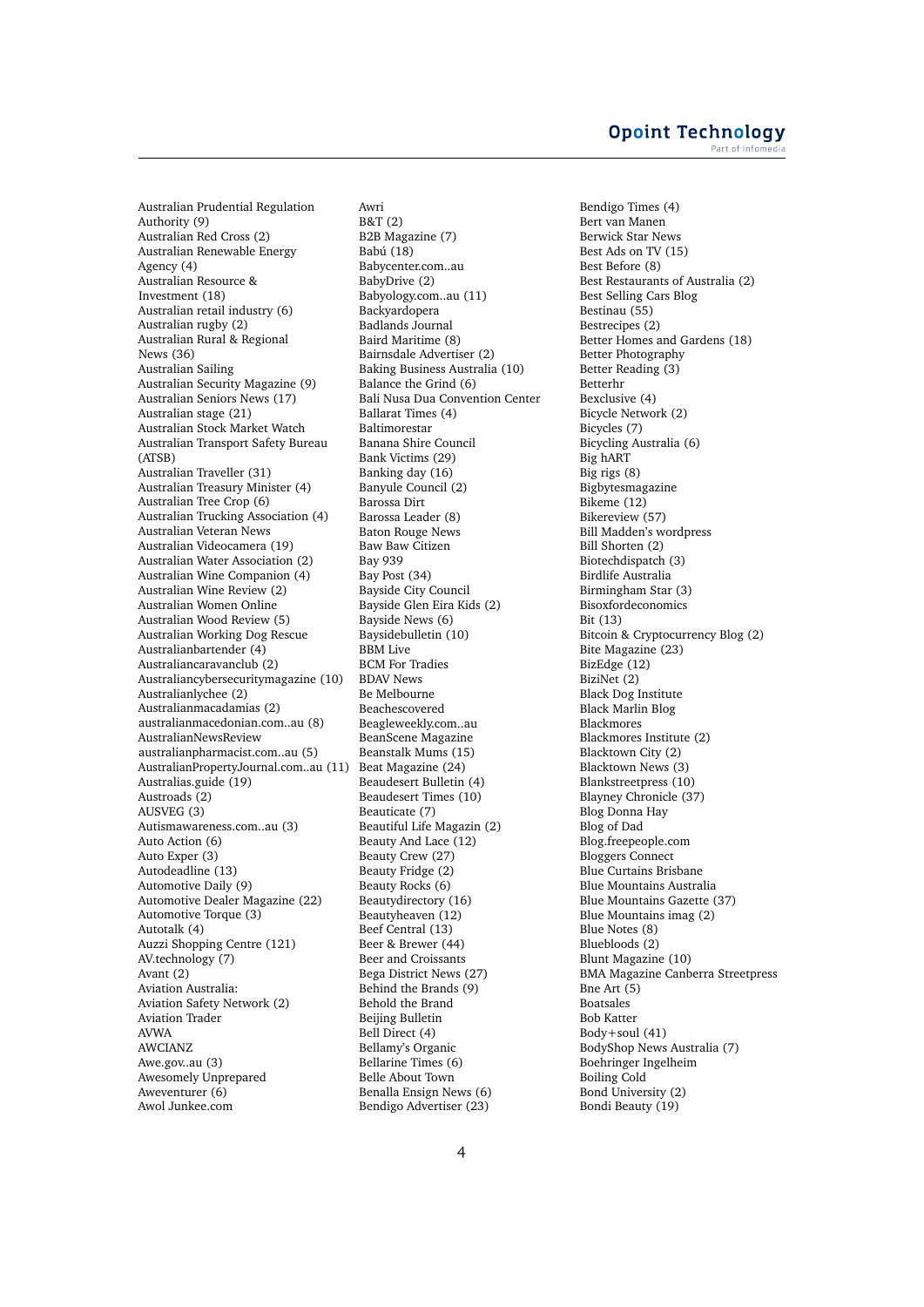Book Depository Books And Publishing (19) Boorowa News (19) Boost Reviews Border Chronicle (38) Bosshunting (14) Bountyparents (5) Boutique Developer (18) Bowen's Garage (4) Box Magazine boyeatsworld (9) BPAY Banter (3) Bqweekly Braidwood Times (15) Brainmates – Blog Breakfast with Audrey (5) Breaking Property News (2) Breednet Brendan O'Connor Brentmickelberg (2) Bricking Around (3) Bride Magazine Bride's Diary BridgeClimb Sydney (2) Bridget McKenzie (2) Brighton Community News (7) Brisbane Development (11) Brisbane Indian Times Brisbane Indigenous Media Association (20) Brisbane Kids (63) Brisbane lions (5) Brisbane Local Food Brisbane News Brisbane Stage Brisbane Times (135) Brisbanista (19) BroadAgenda Broadley Rees Hogan Broadsheet (34) Broken Head Holiday Park Broncos (2) Broome Advertiser (8) BROW CONFIDENCE Brownil Bside Magazine (6) Budde Buffalo Breeze Buffalo News (2) Build (2) Build Australia (7) Building Connection (8) Building Industry Online Bulldogs (2) Buloketimes.com (5) Bumble (2) Bumps Into Mums Bunbury Herald (6) Bunbury Mail (33) Bundaberg Now (20) Bundaberg Today (5) Burdekin Local News (2)

Burdekin Shire Council Bureau of Meteorology Newsroom (2) Burnet Institute (3) Burnett Today (4) Buro 24/7 Australia Bush 'n Beach Fishing Magazine (6) Bushfire & Natural Hazards CRC (11) Bushwalkingblog (7) Business BUSINESS ACUMEN (5) Business Business Business (4) Business Chicks (2) Business Daily Media (7) Business First Magazine (9) Business Franchise Australia (2) Business Insider Australia (195) Business News Australia (2) Business Recycling (2) Business Research and Insights (4) Business SA Business Victor Harbor (3) Business Woman Media (7) Business-circle (10) BusinessBlueprint Businesses Daily (24) Busselton Dunsborough Times (7) Busselton mail (28) Busy City Kids (2) Buzinga Buzz Magazine (18) Buzzfeed AU (2) By Eva Piskadlo CAAMA Radio (3) Cafe Culture (15) Cairns Local News (6) Cairns Post (67) Cairns Time-out Caitlin Johnstone Cambodian Times (3) Camden Advertiser (34) Camden Haven Courier (19) Campaign Brief (2) Campaign brief asia Campaspe News (45) Camper Trailer Australia (6) Camperdown Chronicle (3) Campus Morning Mail (3) Campus Review Canada News (11) Canberra (2) Canberra Critics Circle Canberra Institute of Technology (2) Canberra Times (55) Canberra Weekly (36) Cancer Council Victoria (2) Cannabiz (7) Canning Accountability Canowindra News (5) Canstar (51) Canstar Blue (68) Cape York Weekly (8)

Capsule Computers (79) Capture Magazine (7) Car Expert (3) Car Safety Ratings (2) Car Showroom Caravan Industry News Caravan World (6) Caravancamping Sales Caravanning Australia Magazine (11) Carbon Neutral (4) Carconversation.com..au (4) Careerswithstem (30) Carltonfc.com..au (4) Carriage Works Cars4 Starters Carsales.com..au (16) CarsGuide (15) CarTell.tv (4) Casey Cardinia Kids Casey Weekly (4) Casey.vic.gov..au Casper Magazine (7) Catalyst (8) Catherine King Media Releases CathNews (2) Catholic Archdiocese Of Adelaide Catholic Diocese of Maitland-Newcastle Catholic Health Australia (2) Catholic Outlook (20) Caviar Feeling (6) CBD News (6) CC365 (3) Ccia (4) Cctv Buyers Guide And News (5) Cecylia  $CEDA(2)$ Cefc.com..au (3) Celebrity & Entertainment News (11) Celluloid and Whiskey (4) Central Coast Australia (2) Central Coast Business Review (2) Central Coast Community News (20) Central Coast Life and Style (6) Central Highlands Regional Council (2) Central Land Council Central News (11) Central Queensland Today (4) Central Western Daily (50) Centre for Aviation (5) CESPHN (2) Cessnock Advertiser (15) CFMEU Mining and Energy (2) CFMEU NSW (2) CFO Magazine (6) CFOtech Australia Channel Asia (2) Channel News Australia (30) Channellife Charitydos Charles Darwin University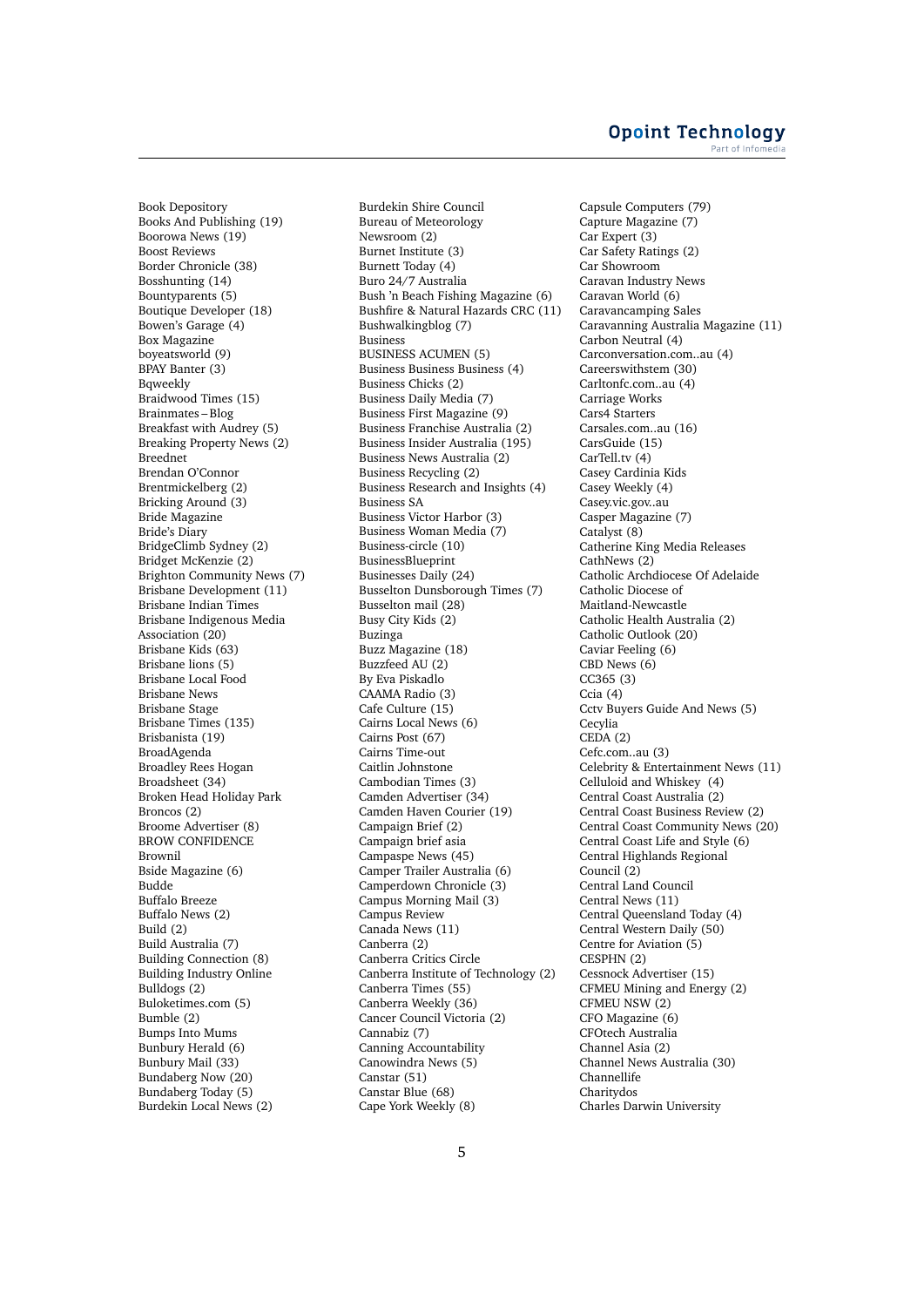Charles Sturt University Chartered Accountants (3) Chasing Cars (20) Chattr (16) Checkpoint (2) Cheers (39) Cherry Radio (2) Cherrygrowers (2) Chestnutsaustraliainc Chief IT (7) Child Magazines (8) Children and Media Australia Children's Health Queensland (5) China National News (5) ChinaTech News (9) CHOICE Community Choice.com..au (120) Choose Brisbane (2) Chp.org..au (2) Chris Bowen MP (3) Christian Today (6) Chroniclesofnadia.com..au (6) Chrono24 (2) Churchill & District News Ciao Magazine (8) Cim Business Events (8) CIMIC Group Home (2) Cinema Australia (9) CIO (24) Ciotechasia.com (10) Circular head chronicle (3) Citrusaustralia (2) City Hub Media (7) City of Adelaide (6) City of Brimbank City of Gold Coast (2) City of Gold Coast (2) City of Greater Dandenong City of Melbourne (5) City of Port Adelaide Enfield Citynews.com..au (42) Citywire Amplify (4) Citywire Australia (4) Clarence Valley Independent Classic Hits 4BU (5) Classic Hits 4CA (9) Classic Hits 4Mk Clean Beauty Talk (6) Clean Cruising (2) Cleanenergycouncil.org..au (6) Clifford Hayes MP Climate control news (7) Climate Council Australia (5) Climateworksaustralia.org (3) Clinical Excellence Commission Club Marine (2) Club Troppo Clubtic (2) CMC Markets/en-au (2) CMO Australia (6) Coast Business Access (21) Coast FM (2)

Coastal Leader (7) Coastbeat (7) Coastlive (6) Cobar Weekly (2) Cobram Courier (45) Cocktail Revolution (5) Cocktails and Bars (25) Cocktails Distilled (16) Coco & Vine (12) Cohealth (3) Colac Herald.com..au (4) Colesgroup.com Colin Kaepernick Colinboyce (3) Collective Hub (7) Collingwood football club (2) Colonnades (2) Coly Point Observer (8) Commercial Property Guide Commercial Ready (7) Commercial Real Estate Commercial Real Estate (37) Committee For Sydney (2) Commo. (15) Commonwealth Games (3) Communist Party of Australia Community Care Review (6) Community Legal Centres NSW (2) Community Legal Centres Queensland (3) Community Legal WA (2) Communityhousing.org..au (2) Complementary Medicines Australia Complete Wedding CompleteHome (9) Computerworld Australia Concrete Playground.com – Auckland (123) Condobolin Argus Connect FNQ (20) Connected Connected Home Trade (25) Connectweb (5) Connie and Luna Connoisseurmagazine (9) Conservation Council Construct Magazine (3) Construction Advisor Construction In Focus Construction Sales Consultancy.com..au Consumer Affairs Victoria (4) Consumers Health Forum of Australia (4) Contact Magazine (26) Content Technology Magazine (9) Control Zine (4) Convenience & Impulse Retailing (17) Convenience World Magazine Conversationswithbianca. (14) Cook Shire Council

Cool Pretty Cool Coolaccidents (3) Coonabarabran Times Cooper Grace Ward (2) Coorparoo News Cootamundra Herald (14) Cootamundra News Copyright Agency (2) CoreLogic (6) Corporate Traveller Corporate-catwalker Corporate.amp.com.au – newsroom Corryong Courier (2) Cos Beauty (21) Cosa (2) Cosmos Magazine (61) Cotton Australia Council Magazine (7) Counterpart.org (5) Country Caller (6) Country Fire Authority (3) Country News (13) Country Town (3) Countryman (7) Courier Mail (87) Couturing.com (34) Cowboys (2) Cowra Guardian (29) CQUniversity Australia Cradio (7) Craftgossip.com (23) Cream Magazine (7) Create Digital Create.org..au (2) Creative Brisbane Creative Futures Photography Creative Victoria Cricket (2) Cricketaustralia (2) Crikey (19) Crinkling News Cristian De Nardo Critical Comms (8) CRN Australia (20) Croakey.org (8) Crookwell Gazette (25) CropLife Australia (9) Crosslight Crowdink.com (10) Cruise & Travel Asia (7) Cruise Advice (30) Cruise Critic Cruise Offers Blog Cruise Passenger (24) Cruise Weekly (9) cruise1323 (5) Cruising With Honey Crypto News Australia (46) CSIRO (2) Culturalpulse (25) Culture Kings (10) Curtin Radio (2)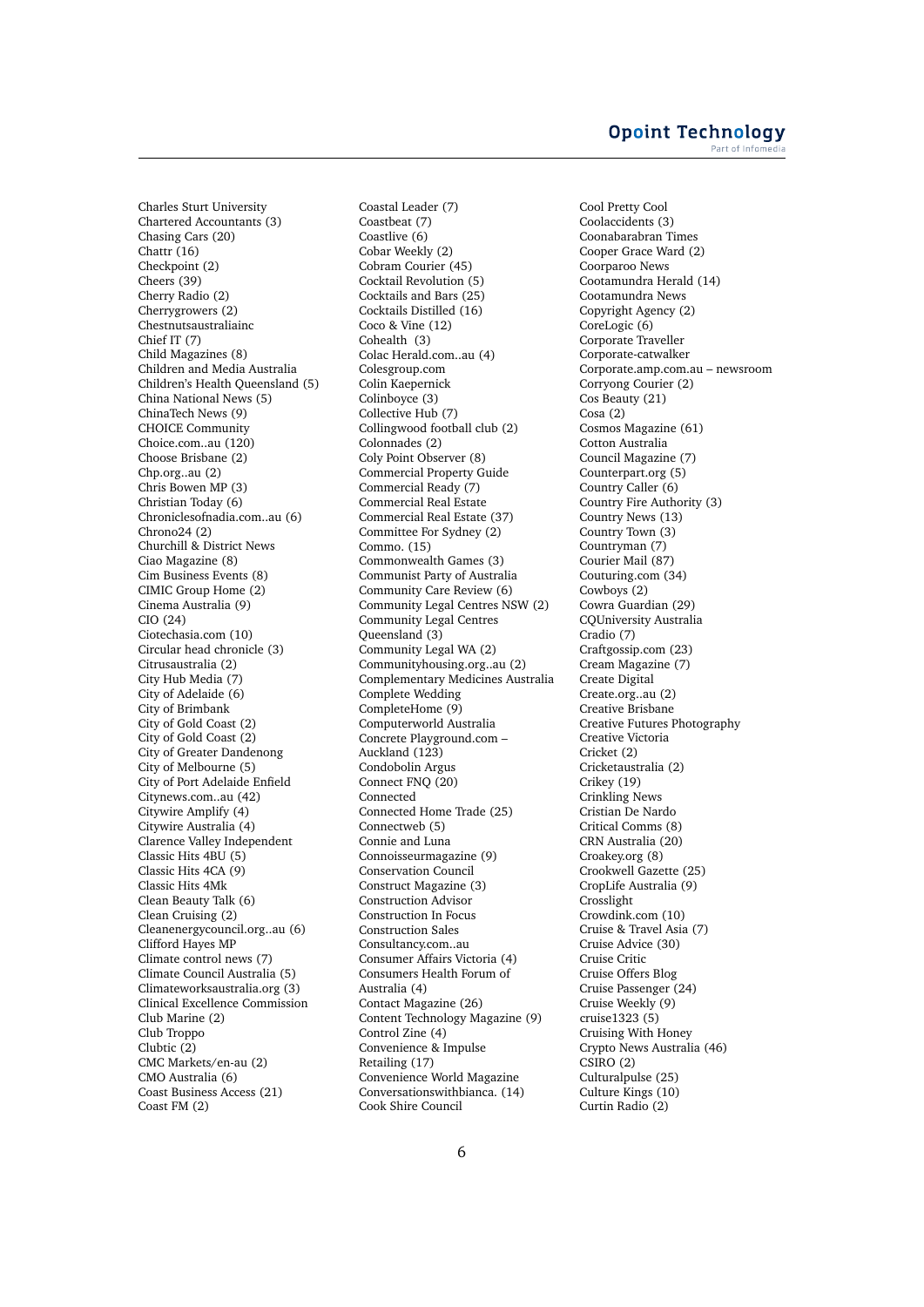Curtin University news and events (6) Curve Magazine (19) Custom Homes Magazine CutCommon (9) CX Focus (7) Cyber Risk Leaders (8) Cybersecurityconnect (8) Cybershack (2) Cycletorque (10) Cyclic Defrost (8) CyclingTips (11) Cyclist Australia/NZ (4)  $D1DLC(6)$ Daily Addict (11) Daily Architecture News (6) Daily Bulletin (12) Daily Cargo News (2) Daily Liberal (12) Daily Reckoning (5) Daily Telegraph (167) DailyReview (11) Dailystar (35) Dairy Australia Dairy Industry Association of Australia (2) Dairy News (7) Dale Last Dan Tehan (3) Danakali Dance Australia (7) Dance Informa Magazine Australia (5) Dance Life Australia (6) Dance magazine (6) Dance Magazine (7) Dance Writer (2) Dancetrain Magazin (3) Daniel Bowen (2) Daniel Ricciardo Danpurdie DanViet Dark Horizons (8) Darling Harbour (2) Darren Chester Darwin Motorcycle Club Data Protection Report Data61.csiro.au Davey David Coleman David Crisafulli MP (2) David Jones (2) David Littleproud Davidjanetzki (2) Davidson Institute (11) Dba Law (2) Deakin.edu..au (6) Debfrecklington (2) Defence Connect (12) Defence Review Asia (9) Defence SA (2) Delicious (45) Delish TV

Deniliquin Pastoral Times Denmark News (2) Dented Reality Department of Defence Ministers (3) Department of Education Skills and Employment (2) Department of Finance Australia (2) Department of Foreign Affairs and Trade (4) Department of Infrastructure (9) Department of Social Service (2) Department of Social Services Ministers (6) Desi Australia (29) Design Addicts Platfor Design.daily (2) Destination Gold Coast (6) Destination Perth (2) Destinationnsw.com..au (19) Detroit News Development Ready (4) Devpolicy Blog (2) DezDoes (5) Dieselnews.com..au (8) Digital Finance Analytics – Blog (21) Digital First Digital First Digital Grog Digital media World (13) Digitally Downloaded (21) Dimboolacourier.com..au (7) Dirtaction (24) Disability Royal Commission Disability Support Guide (2) Discover Auto (5) Discover Tasmania Disney Australia & NZ (2) District Bulletin (8) Districtgazette.com..au (15) Dixon DMarge (9) Dmp Dna Magazine Docklands News Dogpossum.org Dom Perrottet (2) Domain (141) Don't Stop Living Doubtfulsounds.net Down Under Aviation News Downsizing (2) Dr Justin Coleman Dr Thinus Musings Dragons (2) Drastic News (6) Drchristianrowanmp (2) Drinks Adventures (5) Drinks Bulletin (4) Drinks Trade (10) Drive.com (31) Driven Media (2) Driven Women Magazine – Home (2) Drivenow-Magazine Drop Bear Gaming Dubbo Photo News (13) Due South Australia (12) Dumbo Feather (10) Dungog Chronicle (10) DUO Magazine (9) Dva Australia (5) Dvnsw.org..au Dynamic Business (13) Dynamic Export (11) Единение (3) Eacham Times (20) Earth Hour Earthmoving Equipment Magazine (18) East Asia forum East Gippsland News (2) East Side 89.7 Fm (4) Eastern Riverina Chronicle (21) Eastern Shore Sun (8) Eastern Suburbs Mums (12) Eat drink and be Kerry (59) Eat Drink Play (29) Eat Live Escape (11) Eat South Bank Eat This Music (4) Eatable Australia (14) Eativity (6) Eauxsillage Echo News (4) Echoices (9) Echonetdaily (6) Echonews Au (13) Eclecticpop Eco Warrior Princess (13) Ecogeneration (2) Econews Au (16) Economics.com..au ECOS EcoVoice (7) Ed Husic (4) Edenmagnet (33) Edge96One (10) Edith Cowan University Western Australia (2) EduBlog Australian (17) Education Matters Magazine (14) Education Queensland Education Review (14) Education Technology Solutions (8) Education Today EducationHQ EFTM (5) EGlobal Travel Media – Australia (48) El Paso News Electranet.com..au (2) Electric Vehicle News Electrical Comms Data (7) Electrical Connection (11) Electronics Online (11) Elite Agent (2)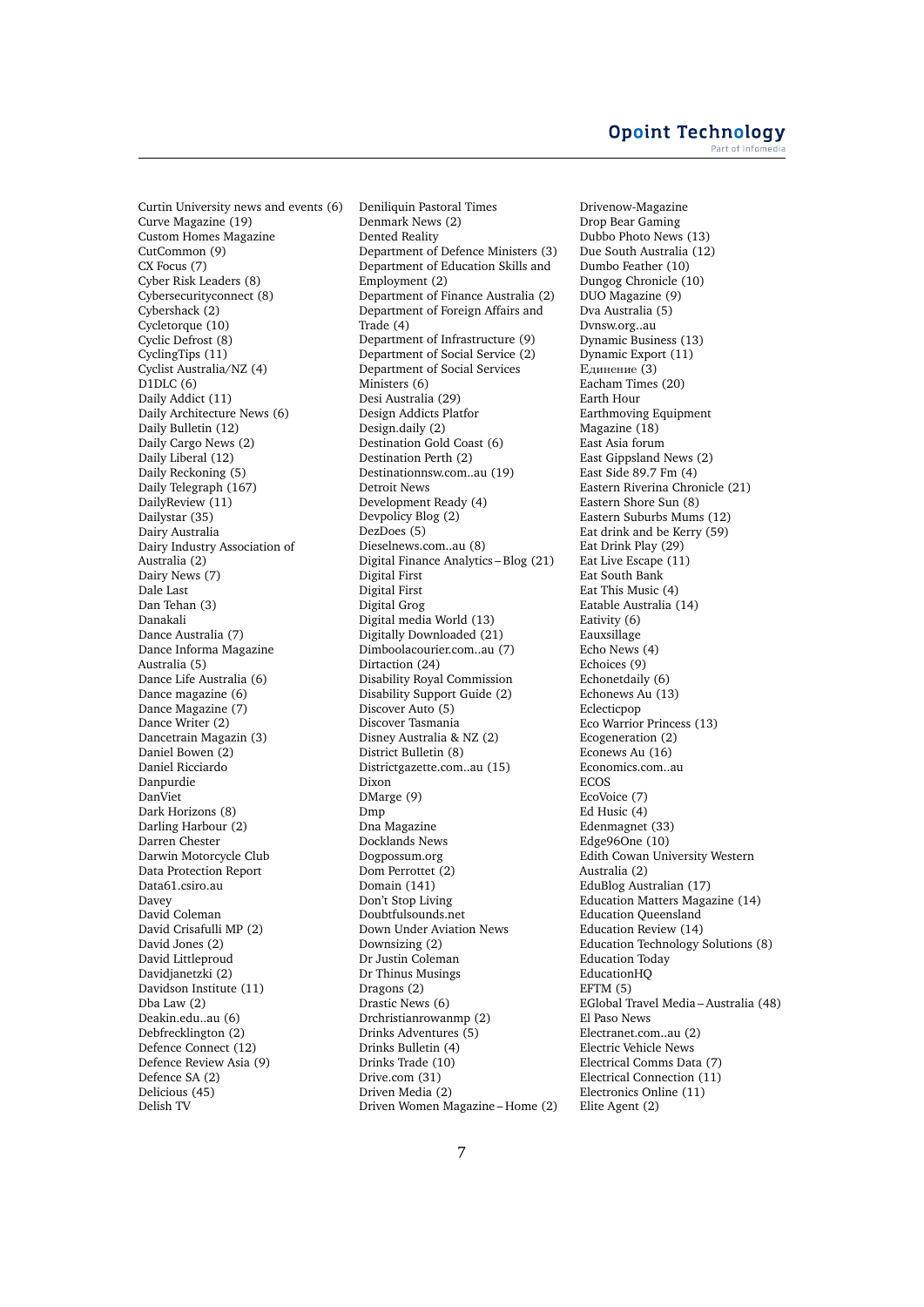### **Opoint Technology** Part of Infomed

Ellaslist (47) ELLE Australia (14) Eltelegraph (26) Eltelegraph En (17) Embracebrisbane.com..au (6)  $Emv(2)$ En Passant Energetics (3) Energex.com..au Energy Energy Australia Energy Daily (2) Energy Magazine (18) Energy matters Energy Networks Australia (3) Energy News Bulletin Energy Source & Distribution (6) Engage Victoria Engineered Wood Products Association Of Australasia (2) Engineers Australia (2) EnRoute Australia (23) Environment Eonline.com/au (13) EPA Victoria (2) Equestrian Australia (13) Equestrian Life (2) Equipmentsales Ergon (2) ESafety Commissioner (3) Escape Au (55) **ESIA** ESPN Australia (62) Esri Australia (2) Essendon (2) Essential Energy Essential Services Commission (2) Essentials Magazine (6) Estliving.com (4) ETB Travel News eTechBuzz.com Eternitynews (8) Eureka Report (8) Eureka Street (11) Eurosport Australia EV Brief (5) EV Central (16) EV Talk (5) Eventalaide Eventbrite (38) Eventbrite (39) Eventfinda Everi Events (2) Everything F1 (8) Evoenergy Executive Career (3) Executive PA Magazine (4) Executive Traveller (55) Exercise & Sports Science Australia Exhaust Notes Australia (6) Expedition Cruising Experience Sydney Australia (2)

Explore Tv Explore Tv Eyesmart F Magazine Online (4) Facon Faculty of Business and Economics Fairfax Journal (2) Fairfield City Champion (22) Families Magazine (92) Family Travel (38) Farm Business (3) Farm Machinery & Equipment (2) Farm Weekly (8) Farming Ahead (43) Farming Extra (3) Farming Secrets (2) FarmOnline (12) Farrago Magazine Fashion Journal (24) Fashion Weekly (7) Fashionhayley.com Fashionindustrybroadcast (12) FashionNetwork AU (45) Fassifern Guardian (12) Fat Mum Slim Fathomaway FBi Radio (11) FBIA Feature Magazine Fed Square Federation Federation of Community Legal Centres (2) FedUni RoadNats Ballarat Feedsy Female.com..au (10) Femeconomy (2) Fenix Bazaar Fernby Films (14) Fernseherkaputt Ferntree Gully Star Mail (4) Ferret (6) Festival City Adl (2) Festival of Sails (3) Fifth Quadrant (3) Fightmag (17) Fiji Times (6) Filipino Doctors (2) Film in Revolt (11) Film Mafia Filmink (10) Finance jobs AU (2) Finance News Network (8) Financial Newswire (8) Financial Observer (13) Financial Review (81) Financial Services Council Financial Standard (13) FinancialServicesCareer (2) Financy (7) Find real estate (10) Finder (5)

Finding Figaro Finfeed (5) Finsia (2) FinTech Australia (2) Fintech Business (9) Fionapatten.com..au (2) Fionasimpson (4) Fire and Joy Fireandtea First 5000 (15) First Choice Liquor First Five Years First Nations Telegraph Firstlinks Fish & Boat Fisheries Research and Development Corporation Fishing Boating World (2) Fishing world (15) FishingSA Five Of The Best (5) Fiveaa Fixed Income News Australia (16) Flat Chat Fleet Auto News (21) Fleurieu Sun (5) Flicks (3) Flight Centre Travel Blog Flights to fancy (10) Flinders University (2) Flipandstyle Florey Flourish Magazine Flow FM Flow Mountain Bike (21) Flow News 24 Fly Stay Points (25) Flying Solo (7) FlyLife – Fly Fishing Australia & New Zealand (2) FM Media (12) FNArena Focus On Force Food & Drink Business Australia (9) Food and Travel (16) Food magazine (10) Food Service Australia Food South Australia (2) Food Ticker (42) Food Wine Travel (5) Foodprocessing Au (17) Fool Australia (4) Football News (7) Football victoria Footprint News (2) Forbes Advocate (21) Forbes Phoenix (6) Force GT Fordmods Foreground Foreignminister.gov..au Forest Lake News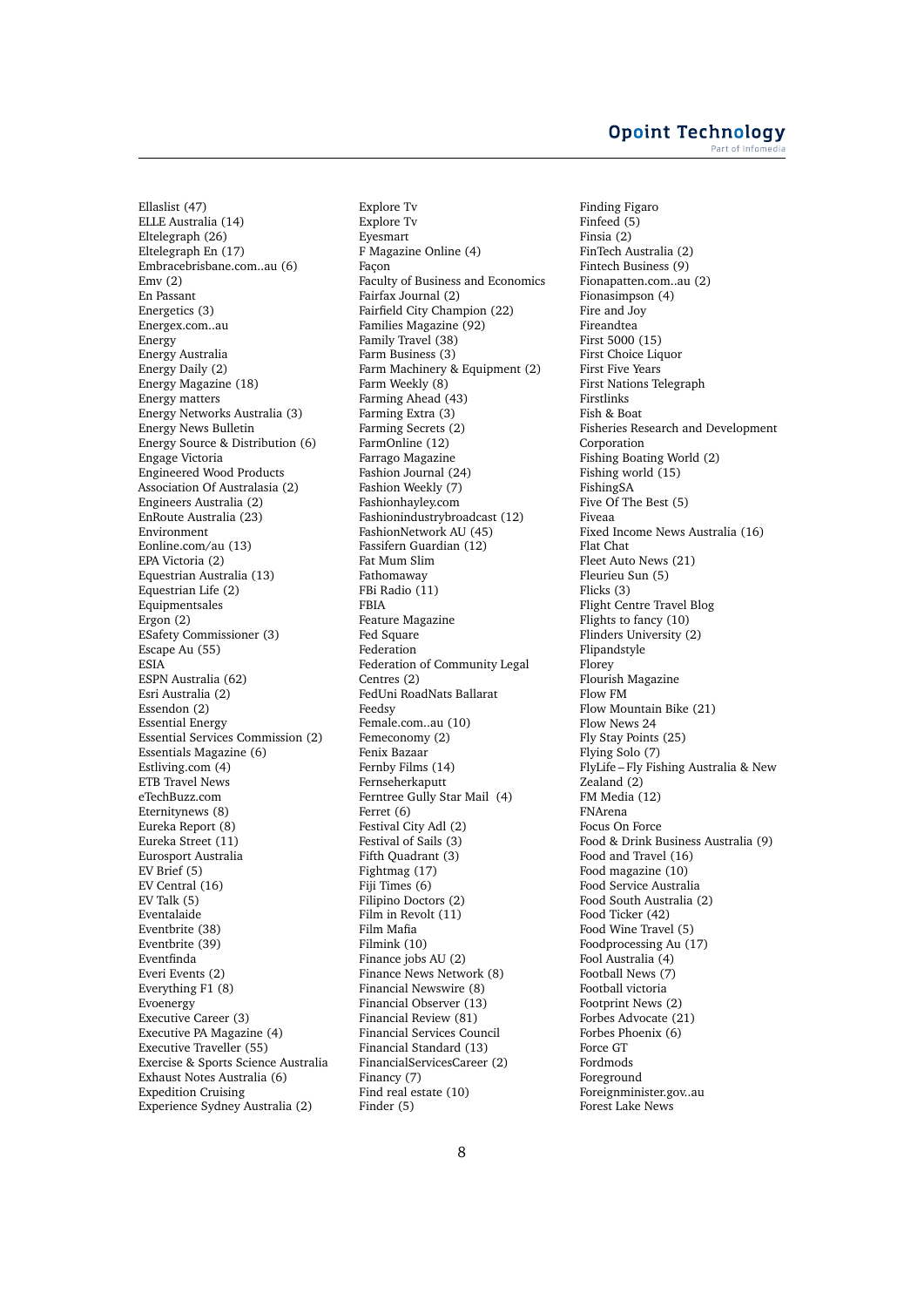Forestcoachlines (2) Forkliftaction (3) Former Ministers and Parliamentary Secretaries Fort Lauderdale News Forte (16) Foundr (7) FoxSports (65) Foxtel (2) Fpmagazine (6) FranchiseBusiness (4) Frankie Magazine (11) Frankston City Council Freedom2liv (2) Fremantle Herald Interactive (10) Friendinfashion.com..au Friends of the Earth Australia (10) Fritz (4) From Luxe With Love Frontier Si (2) Frooty (5) FS Advice (2) FS Managed Accounts (2) FS Super (8) FS Sustainability (9) FST Media (5) FTA-Freight Trade Alliance (6) FTBL FullBoost Fullnoise Funding Centre Furitech Automotive Furnishing International (6) Future Alternative (5) Future News (2) Future Trucking Futuremagmusic.org (10) Futurewomen Gabtravelling Gadget Guy (6) Gaia Discovery Galston Community (2) Galus Australis (5) Game On AUS (6) Gamebug (7) Gamepur (4) Games Hub (7) Gaming Hybrid (11) Gannawarra Shire Council Gannawarra Times (3) Gapura Jakarta (6) Garden Express (2) GardenDrum an International Gardening Magazine (11) Gary Ayton photography Gary Pepper **Gastrology** Gault & Millau (2) Gawler Bunyip (13) Gay Car Boys (5) GCMAG (6) Gcvip (2)

Gday India (6) Geek Culture (11) Geekgirlauthority Geelong Advertiser (76) Geelong Business News Geelong Cats (2) Geelong Coast Kids (2) Geelong Indy (2) Geelong Times (6) Generation Next (13) Georgia State News Geraldton Guardian (6) Get Broadacre (4) Get Building (8) Get Education (8) Get Farming Get Industry (9) Get It Magazine Get Lifestyle (7) Get lost Magazine Get Out with Kids (2) Get Regional Get Small Farms (5) Get Stem (2) Get There With Fitness First (5) Getinmyhome Getup.org..au (2) GetUpandGo GigBill Giggster (2) Gippsland Times (5) Gippsland's Gold (2) Girl With The Satchel Blogspot Girl.com..au (11) Girlatarockshow.com (3) Girlfriend (8) Gizmo Bolt Gizmodo Australia (19) Gladstone News (20) Gladstone Today (4) Glam Adelaide (39) Glasshouse Country & Maleny News (7) Glen Innes Examiner (3) Gleneira.vic.gov..au Glenorchy Gazette (15) Global Convenience Store Focus (4) Global Farmer Global Trade Professionals Alliance Global Water Forum GlobalCoffeeReport (9) Globaltrailermag (2) Gloucester Advocate (40) GLOW JOURNAL (3) Gluten Free Foodie Go55s (11) GOAT (9) GoAuto (7) GoAutoNews Premium (9) Gold Central Victoria (9) Gold Coast (5) Gold Coast Bulletin (38)

Gold1043 (22) Golden Plains – Times (4) Golf Australia (10) Golf Australia Magazine (6) Golf Grinder Golfbarons (3) GongScene (3) Good Call Live (5) Good for Manly (2) Good Fruit and Vegetables (5) Good Gear Guide (45) Good Morning Macarthur (12) Good Reading Magazine (3) Good University (2) Good Vision for Life (2) Good2Give GoodFood (33) Google Developers Blog Goondiwindi Argus (6) Gossiplankanews Goulburn Post (29) Gourmand & Gourmet (5) Gourmantic (5) Gourmet Traveller Gourmet Traveller WINE (2) Gourmetontheroad.com Gov Tech Review (9) Government News (12) Government News (22) Government of South Australia (3) Government of Western Australia (3) GQ Australia Graham Perrett Grain Central (6) Gram Magazine (18) Grand Central Grand Motors Toyota Grazia (16) GRC Institute (3) GRDC (4) Great Destination Weddings (25) Great Lakes Advocate (38) Great Southern Herald (7) Great Southern Live (6) Great Walks (5) Greater Sydney Commission (4) Greek media group (10) GreekCitytimes (35) Green and gold rugby (7) Green Left (11) Green Life Industry Green Magazine (20) Green Review (7) greencareer.net..au (3) Greenpeace Australia Pacific (3) GreensMPs (2) Greg Hunt (2) Greg King's Film Reviews Greyhound racing (5) Griffith App (17) Griffithphoenix.com..au (9) Gritty Pretty (18)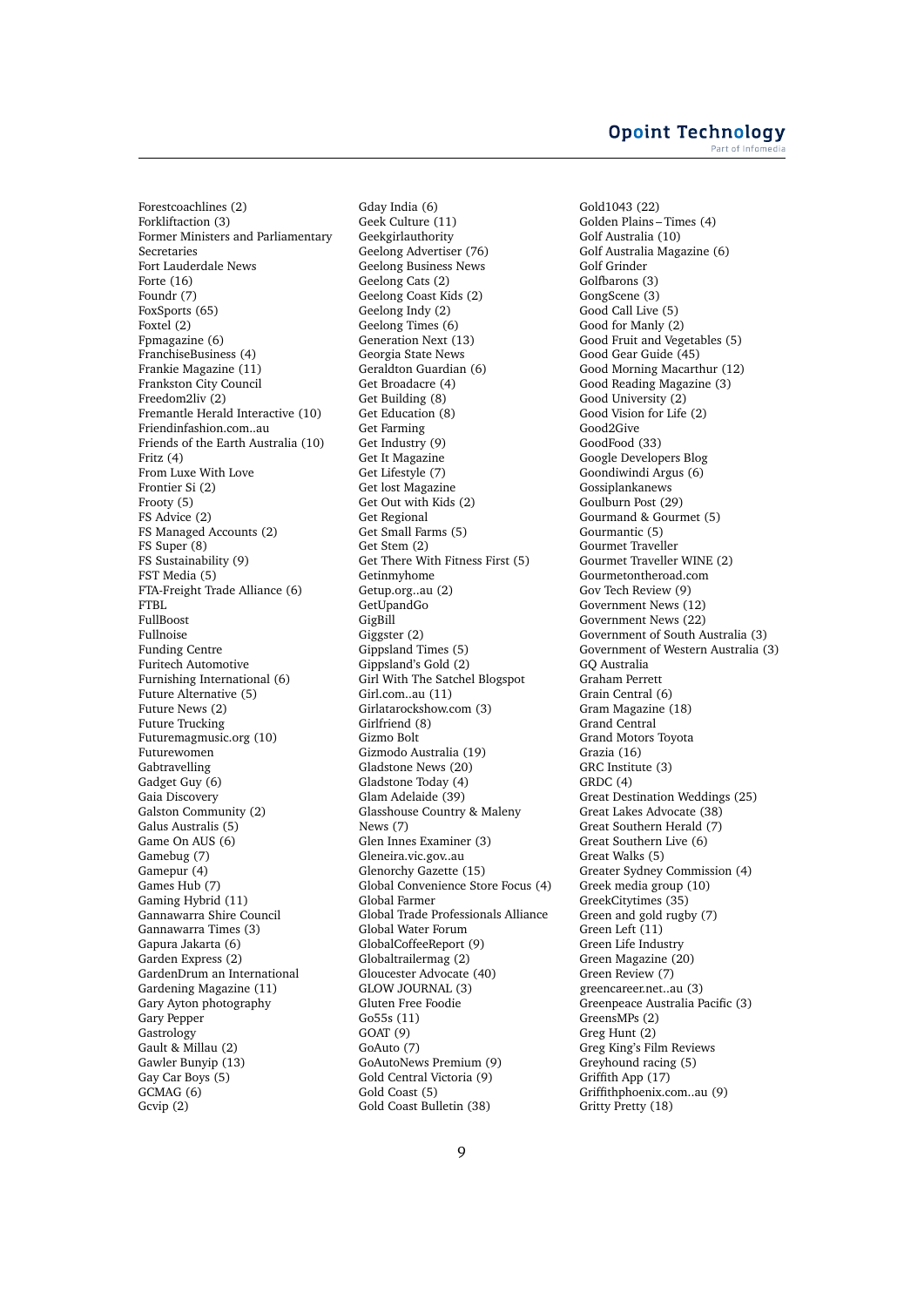GroundCover (24) Growcom GSK Australia (2) Guild of Australia Gumtree.com.au/cars-reviews (32) Guy Barnett GWN7 (2) GWS Giants (6) GXpress.net Gym Click Media Gympie Today (5) HabitusLiving (6) HACSU – Health and Community Services Union (2) Haemophilia Foundation Australia (2) Halls Creek Herald (4) HammondCare (2) Han ho daily (17) Happy (10) Harbour Magazine Harden Murrumburrah Express (8) Hardware Journal (3) Harmony week (2) Harness Racing Victoria (2) Harper's Bazaar (16) Harvey Waroona Reporter (8) Have a Go News (21) Haven. For Families (23) Hawk Measurement Systems Hawkesbury Post (2) Hawkesburygazette (6) Hawks (10) Haymarketchamber.org..au Hcf health insurance HCH<sub>24</sub> Health Dispatch (5) Health Industry Hub (17) Health Intersections Pty Ltd Health Professional Radio (2) Health Times (67) Health Victoria (3) HealthBulletin (2) Healthcare Australia Healthcare Channel (3) Healthdirect Australia Healthdirectory Healthed Healthengine Healthinc Healthy Bones Australia (3) Healthy Male Heart Research Institute (3) Heather on her Travels (13) Heavy Duty HEAVY Magazine (12) Helen Haines MP (4) Hello Asia! (15) Hello Care (15) Hello Manly (7) Hello May (5) Hello Sunshine Magazine (7)

Hello Sydney Kids (2) Hep Hepatitis Australia (2) Her Canberra (38) Her-hands Herald Sun (147) Heraldsuntour.com..au (2) Herefords Australia Hey Gents (3) Hi Fi Way (25) Hidden City Secrets (12) Hidden Shoal (2) Highlife Magazine (8) Hillstohawkesbury.com..au Hilltops Phoenix (13) Hindi Gaurav (5) Hipland (2) HISA E health society Hit.com..au (51) Hitz FM 93.9 (6) Hive Legal (3) Hobart Observer TAS (7) Hobsonsbay.vic.gov..au (2) Holiday Parks Downunder Holidays for Couples (59) Holidays with Kids (35) Home – SeeK Insights (5) Home Affairs Media Releases (6) Home of Racing (2) Homelessness NSW (2) Homely Homes for Homes Homes To Love (7) Honey Coach Honey Nine (7) Hong Kong Herald Honi Soit (11) Hooked Up Magazine – Fishing Magazines Australia Hope1032.com..au (14) Horizon news (2) Hornsby Ku-ring-gai Post Horologium (5) Horoscope.trueid Horse Deals Horseracing (2) Horses and People (17) Horsezone (2) Horticulture Innovation Australia (2) Hortidaily (28) Hosking Industries Hospital Healthcare (9) Hospitality Directory (2) Hospitality magazine (4) Hot 100: Darwin's Hit Music Station (2) Hot 91.1 FM Sunshine Coast Hot Copper Australia (68) HOTA, Home of the Arts (2) Hotel Management (10) Hours & Minutes Australia (4) Houseofwellness (10)

Houston Mirror (8) Houzz.com..au (17) How to Money – Rich living on less money (3) How To Money Australia (7) Howl & Echoes (20) HR Daily (28) HR Daily Community (2) Hrm online (2) Htt News https://lotsafreshair.com (7) Huaglad (15) Human capital magazine (6) Human Rights Law Centre (2) Humanitix Hunter and Bligh (9) Hunter Business Chamber Hunter business news magazine (11) Hunter Headline (5) Hunter Valley News (8) HUNTERhunter- Hunter Valley HUNTERhunter- Newcastle (2) Hunterrivertimes Huon News (3) Hush Hush Biz (41) Husskie (17) HVAC HWL Ebsworth Hysteria Magazine (7) I Oh You i2p.com..au I3 Investment Innovation Institute (4) i98FM – The Illawarra's number one radio station (3) Iatrikostypos (6) ICON (8) ICRAR (10)  $iD - Vice$  (2) Ideal Bride (2) IDEAS (16) IDM Australia Ifa (6) Ifairer.com (40) IG (16) iHR Australia Il Globo (14) Illawarra Mercury (33) Illion TenderLink Im7ten (5) Image & Data Manager Imcp (10) Impact Publications – Air Cargo Impulse Gamer (7) Imsanz (2) In Daily Australia (13) IN Noosa Magazine (5) In Queensland (7) In Sure Our Future (2) In The Cove (11) Inclean (8) Independent Australia (67)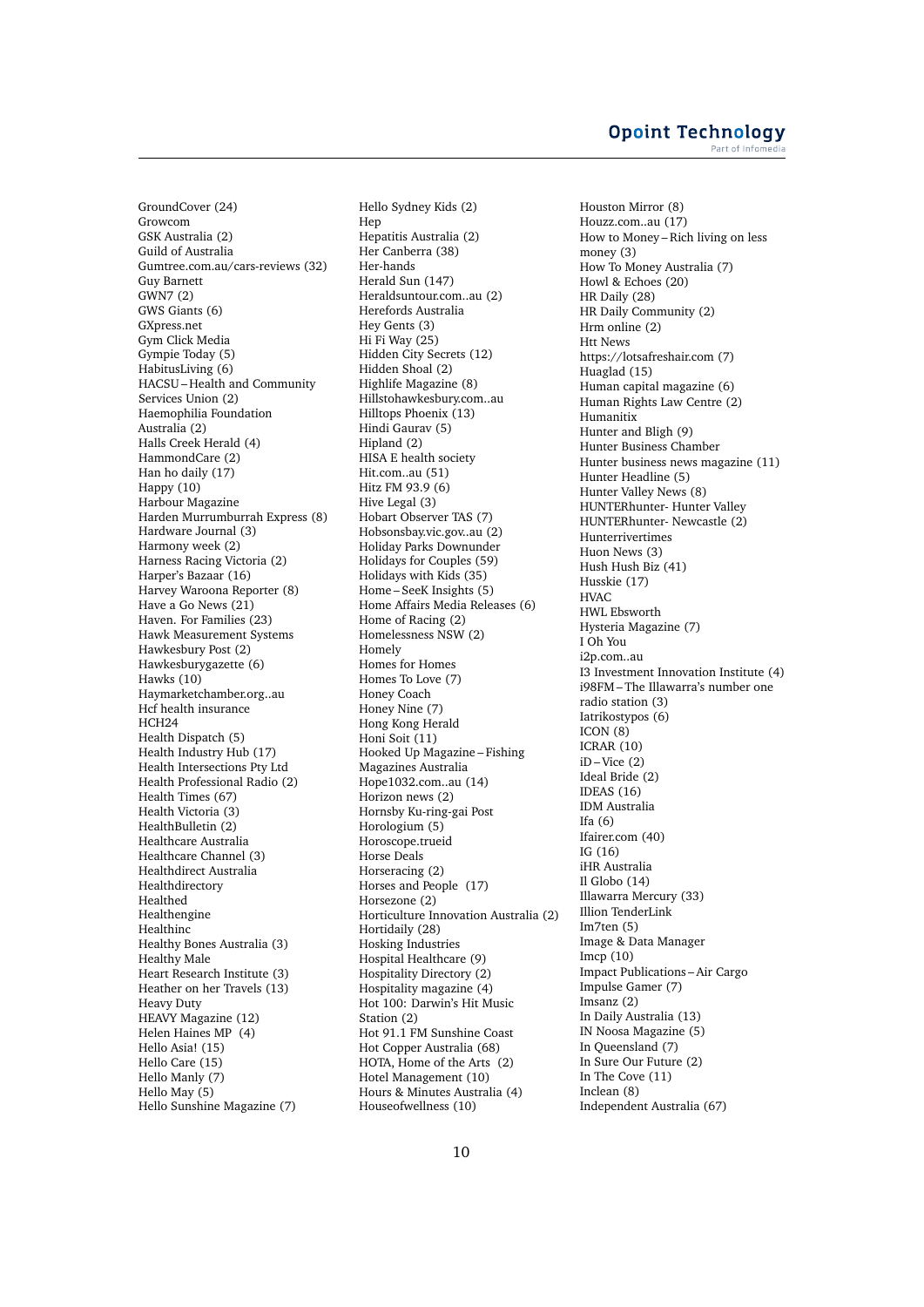Independent Pricing and Regulatory Tribunal Independent Schools Victoria (2) InDesignLive India News Australia (16) Indian Link (20) Indian News Queensland (10) Indian Newspaper Magazine In Australia For Indian Diaspora (28) Indian Voice (4) Indie Au Indie30 Indigenous Allied Health Australia (3) IndigenousX (16) INDO POST Indo Times Indulge Magazine (7) Indusage (11) Industry Moves (5) Industry Queensland Industry Search Australia Industry Update (5) Industry.mangoes (2) Indymedia (2) Influencing (5) Information Age ACS (8) Infrastructure Australia (4) Infrastructure Magazine ING Ingham Daily Press (25) Inglis.com..au (2) Inner West Mums (2) Inner West Review (14) Innovationaus.com (10) Inprint Magazine (5) Inside Ageing (13) Inside Construction (14) Inside film (10) Inside FMCG (10) Inside Gold Coast (2) Inside Golf (126) Inside HR (8) Inside Imaging (8) Inside Indonesia Inside Local Government (27) Inside Retail (12) Inside Sap (5) Inside Small Business (52) Inside Sport Magazine (17) Inside Story (10) Inside Today (2) Inside Waste (11) Insightnews.com..au (32) Inspiring Wit Install or Not (8) Institute of Foresters of Australia Institute of Public Administration Australia (2) Instruction Manual(au) Instyle Australia (4) Insurance News.com..au (10)

Insurancebusinessmag (4) Intelligent investor (5) IntentJournal Intermedium (2) International Journal of Medical Sciences International Mefloquine Veterans' Alliance International Traveller (26) Internet Retailing Au (10) INTHEBLACK – CPA Australia (10) Intouchmagazine.com..au (5) Intrepid Travel Investing.com Au (118) Investment Magazine (5) Investor Group on Climate Change InvestorDaily (10) Investsmart.com..au (2) IO&C (8) Iot Australia (13) IoT Hub (5) Ipa (3) Ipa Journal Ipswich City Council Ipswich First (14) Ipswich News Today (5) Ipswich Tribune (6) Iraq News (3) Iress Irish Echo (2) Ishack.com (12) Islamic Council of Victoria (ICV) (2) ISLAND | Australian Literary and Arts Magazine Isolated Nation (2) Isstories.com (53) IStart (2) IT Vibes It's On The House Ital Engineering (2) Itbrief Au ITECA (5) Itellyouwhatithink ITnews Asia (8) Itnews. (29) ITSLIQUID GROUP (6) iTWire (94) 한국신문 (Koreanherald) (11) J-wire (8) Jacqui Lambie Network Jamaica News James Purcell MP Jameslister (4) Jamieazzopardi (8) Japan Herald (5) Jarrodbleijie (2) Jason Clare JAX Tyres – Blog Jaxsta Jean Hailes (2) Jemena.com..au Jetsetting Kids

Jeweller (22) Jewellery World (3) Jim Chalmers Jimmcdonald (2) JLL (3) Joanne Nova (27) John McVeigh John menadue Jolenethecountrymusicblog.wordpress Jonkrause Jordan News (2) Josh Frydenberg MP (7) Josh Wilson (2) Journal of Integrated Care (2) JourneyOnline (8) JOY 94.9 (5) Jplangbroek (2) Jubilee Australia (2) Juice 107.3 (2) Junee news (24) Junkee.com (22) Just Cars (2) Just Commodores Just Horse Racing (12) Just Kidding (2) Just Racing Justice (2) Justice Party Justinian (4) K-Zone Magazine (4) Kabar Kini Kalgoorlie Miner (6) Kalkine Media (9) Kanebridge News (5) KangaNews (4) Karen Andrews (2) Karryon (45) Kate Carruthers Kate Waterhouse Katherine Is Awesome.com Katherine Times (16) Katter's Australian Party (2) Katy Gallagher Keepup.com..au (2) Keith Gow Keith Pitt Mp (2) Ken O'Dowd Mp Kenya News Kevin Jackson's Theatre Diary KI Doc Kianabeauty (172) Kick 360 (9) Kid Magazine (2) Kid spot (64) Kiddiehood Kidding Around Australia Kiddipedia (2) Kiddo Mag (9) Kids Around Perth (44) Kids In Adelaide (84) Kids on the Coast (15) KidsNews (2)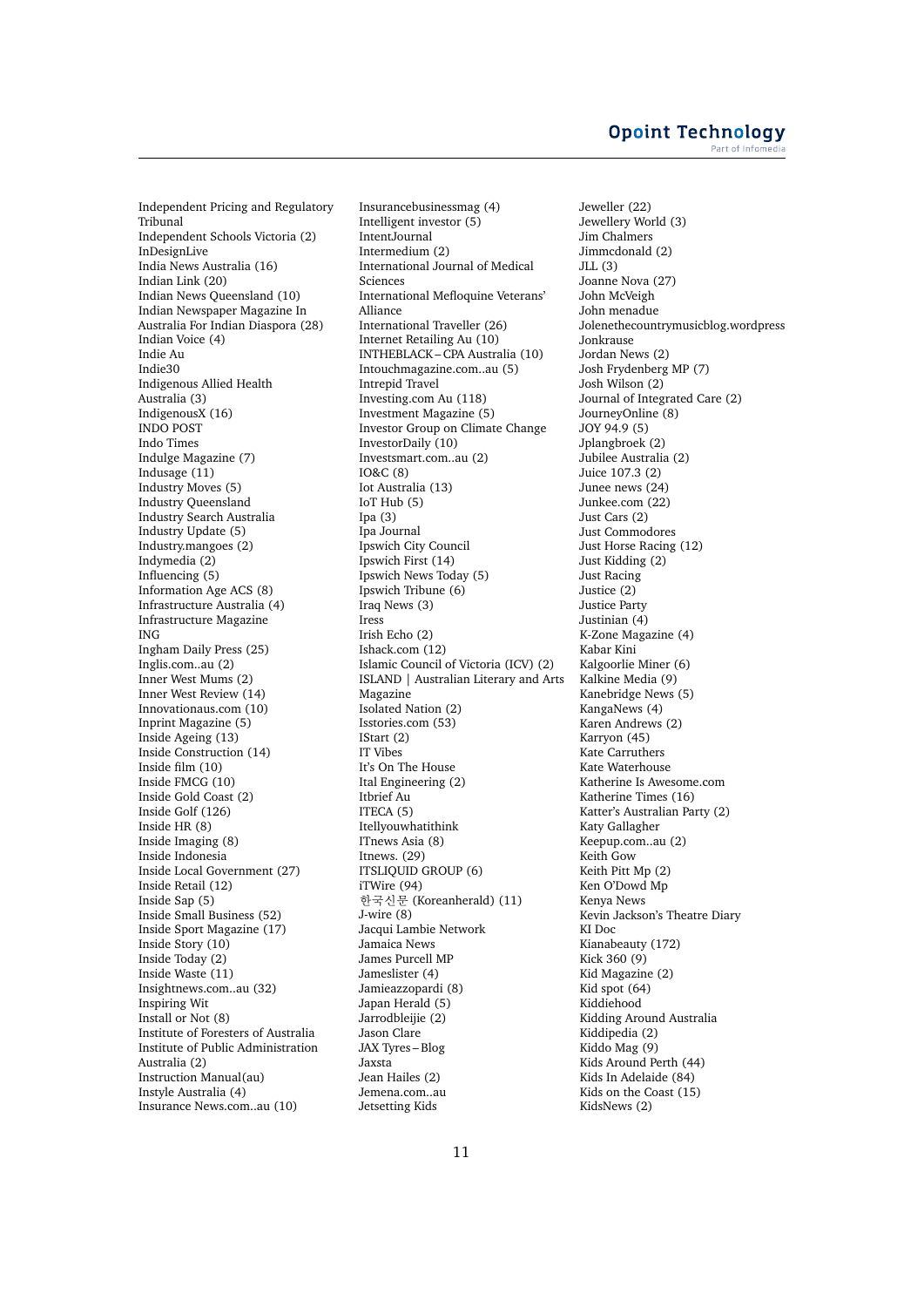Kidz Cationz.com Kiis 106.5 (26) kiis101.1 (13) Kill Your Darlings (17) Killyourstereo.com Kimberley Echo (5) Kinderling Kids Radio Kingborough Chronicle (3) Kingscote Islander (43) Kingston City Council (2)  $KisS$  FM  $(5)$ Kitchen and Bathroom Designers Institute (2) kitmagazine.com..au (6) Kix Country Knowridge Science Report (32) Knox City Council (2) Knox Monash Kids (2) Koch Blog Kochies Small Business Builders (25) Koori Mail Korean Today (5) Koreantown (24) Kos Magazine (2) Kotaku Australia (8) Krash Kreta Ayer – My travel and adventure blog Kristie Johnston (2) Krock.com..au (16) Kryztoff Kyabram Free Press (27) Kzinform (7) La Fiamma La Trobe University (4) Lab Down Under (17) LABEL MAGAZINE (22) LabOnline (5) Laburisti Lachlan Millar Mp (2) Ladies Golf (6) Lady Brisbane Lady Melbourne Lake Mac Family Life (9) Lake Macquarie Sports Council (2) Landscape Australia (3) Landscape Contractor (5) Laos News (2) Latrobe Valley Express (7) Latte Luxury News (14) Laud Magazine (8) Lavender Province Law Institute of Victoria Law Society Journal (21) LawFuel (3) Lawyerly (27) Lawyers weekly (21) Lca News Leadership Empowerment Leadership Matters Leaf Resources Limited League Unlimited (2)

Legal Practice Intelligence Legalwise Seminars Let's go Mum Letsgovegan (41) Liberal Democrats Liberal Party NSW (3) Liberal Party of Australia Liberal SA (2) Liberia News (4) Life Begins At Life With Outandy Lifehacker Lifeline Australia Lifemusicmedia (19) Lifestyle Fifty (2) LifestyleQld (6) Lightfoot (5) Lily D'Ambrosio (2) Lilydale Star Mail (5) Limelight Magazine (8) Linda Burney (4) Lingens.Online (7) Links International Journal of Socialist Renewal Linktree Lipmag (12) Lisa Neville Mp (7) Lismore City News (4) Listcorp (2) Lithgow Mercury (7) Liver well Liverpool City Champion (27) Livewire Markets (3) Living Arts Canberra (4) Llew O´Brien Mp (2) Lnwy.co (2) Loaded 4X4 lobbyxchange.com..au Local Government Focus (2) Local Government NSW (2) Local GovernmentCareer (2) Local Ipswich News (2) Local News Plus (15) Loddon Herald (2) Lofficie Logan City Council (2) Londoner In Sydney LongBow Digital Lotl Magazine Online (2) Lou Guthry Motors – News Love Local News Lucy and The Runaways Luke Howarth (2) Lunchboxtv.com..au (8) Lux Nomade (18) Luxury Escapes (15) Luxury Holiday Bargains (9) Luxury Travel (5) Lymphoma Australia M/C Reviews Macarthur Advertiser (40) Macarthur Square

Mackay and Whitsunday Life (7) MacroBusiness (20) Madam Wheels – Home (2) Madeleine King (4) Mag Nation Magazine for Seniors in Australia Magazine Subscriptions Magic 89.9 (4) Magic1059 (2) Magic931 (3) Magicmillions.com..au Magnetic Island Community News (6) Mags.fishingmonthly Mai Tai (5) Malaysia Sun (9) Malthouse Theatre MamaMag (14) Mamamia Australia (46) Mamma knows east Mamma knows north Mamma Knows West (6) Man About Adl Managing IT Mandurah Mail (33) Mania Magazine (3) Manjimup Bridgetown Times (5) Manly Observer (15) Manning River Times (19) Manningham.vic.gov..au (2) Manofmany (49) Manofstyle Mansfield courier (3) ManSpace Magazine (15) Manufacturers' Monthly (4) Maptia MarathonMTB.com (7) Marc Fennell Margaret Zhang Maribyrnong.vic.gov..au (2) Marie Claire AU (9) Marie Stopes Australia (2) Marine Business World Marise Payne Maritime Union of Australia (2) Mark Butler (5) Mark Dreyfus MP (3) Market Forces (4) Marketing Magazine Australia (15) Markmcardlemp (2) Marler Blog Maroondah.vic.gov..au (2) Maroubra News Marque Automotive News (14) Martin Place Securities (2) Marvell Technology (2) Masonry Contractors Association (2) Master builders (3) Master builders association (2) Master plumbersanz (2) Matt Canavan (2) Matt Kean MP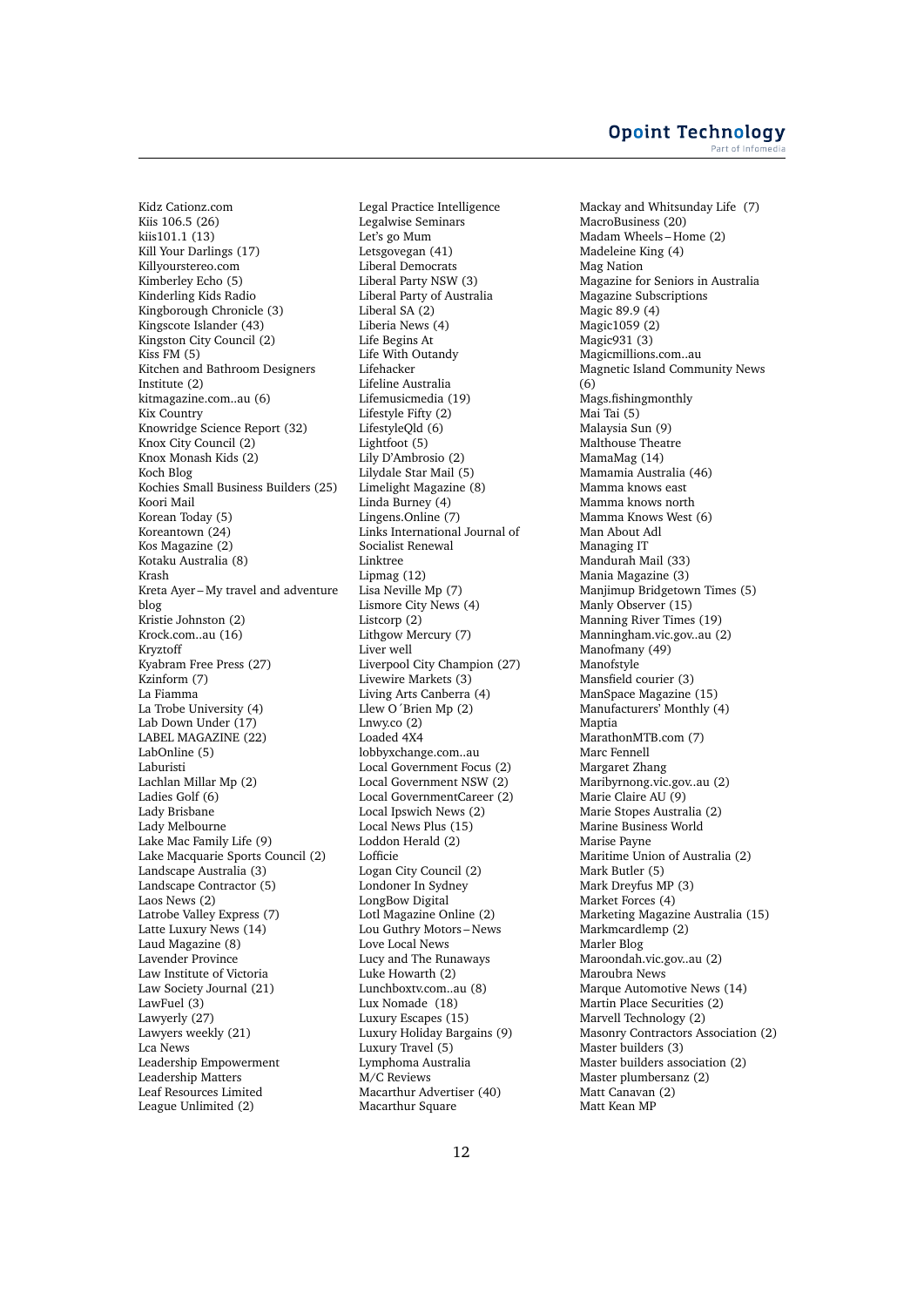Matthew Guy Mp (2) Mature Traveller Maxi-Geek MBA News (2) McGrath Foundation Mcnews.com..au (7) Meander Valley Gazette Meaniin (2) Meat and Livestock Australia (2) Medcast (2) Media Agency Australia Media net (2) Media Releases Mediaday Mediahype101 (12) Medianet Mediasearch Mediatonic Mediaverse Mediaweek Australia (18) Medibank (21) Medical Association for Prevention of War (2) Medical Board of Australia (2) Medical Hub (17) Medical Journal of Australia (33) Medical Services Advisory Committee Medical Technology Association of Australia MedicalSearch Medicine Today Medicines Australia Mednews (6) Meetoo Mekong Review (25) Melbourne Catholic (4) Melbourne FC (2) Melbourne Food and Wine Festival (3) Melbourne Girl Melbourne Mums Group Melbourne My Style Melbourne Observer Melbourne Victoria (2) Melbourne Victory Melbourne with Kidz Melbournestorm (2) Meld Magazine (10) Meld Studios (2) Melissa Hoyer (7) Melonsaustralia Melton Meltwater (4) MemorableTv (6) Memphissun.com Men's Fitness Magazine Men's Health Australia (10) Mentor Education Menu Magazine (4) MercatorNet (3) Merimbula News Weekly (6) Mermaidray (3)

Messy Veggies (7) Metal-roos.com..au Metalobsession.net (6) Metropolitan Digital (7) MHD (6) Miamimirror Micebtn (3) Micenet magazine (5) Michael Berkman Michael McCormack (3) Michael O'Brien Michael Page Michael West Michaelhartmp (5) Michelle Landry Michelle Rowland Michelle's Style File Micky News (11) Micromobility Report (11) Microsoft Australia News (2) MidEastTimes Midland Express (14) Midwest Times (6) Migration Alliance (2) Mildura Weekly Milky (4) Milton Dick (3) Milton Ulladulla Times (24) MIMS Australia Mind Your Own Business (3) Mindfulparenting.com..au (8) mindfulpuzzles.com..au (7) Mining Business Media Mining Monthly (8) Mining News (37) Minister for Finance (2) Minister.industry.gov.au/ministers/ (7) Ministers Department of Health (2) Ministers' Media Centre (9) Ministers.dese.gov.au/andrews Ministry of Sport Minter Ellison Mirage news (11) Missy Confidential Mitch Fifield Mivision (21) Mix 104.9 Darwin : Everything Top End Mix Down Mag (41) Mix102.3 (16) Mix106.3 (13) Mnnews (6) Modern Australian (12) ModernWedding (2) Modmove (9) Moga (2) Mojo News (5) Molong Monaro post (6) Monash Lens (11) Monash University Monash.vic.gov..au

Money and Life | Individuals (10) Money Magazine (8) Money Management (57) Money Mechanics Money Morning Australia (8) Moneysmart.gov..au Moniquelombardo.wordpress Moonee Valley Moorabool Online (15) Morae Global (2) Moree Champion (20) Moreton Bay Regional Council (2) Moreton Daily (46) Morningstar (10) Mornington Peninsula Magazine Mortgage & finance industry (6) Mortgage business (3) Mortgage Professional Australia (12) MortgageSeek Australia (7) Mortlake Dispatch (3) Moshcam.com Mosman Living Motherpedia (29) MotoFomo (8) MotoOnline.com (13) Motorama (8) Motorbike Writer (48) Motorcycle Life (11) Mount Evelyn Mail (4) Mountain Bike Australia (3) Mountain Views.mail (4) Mountainwatch (6) Mouths of Mums (24) Move Fm (2) Mozo (26) MPavilion (2) Mpk (4) Mpnews (6) Mr and Mrs Romance (4) Mr Neo Luxe MSD Australia MSN Australia (66) MTA NSW MTA QLD (2) MTA SA (2) MTA WA Mtbuller.com..au Mudgee Guardian Multiple Sclerosis Limited – News Mum Central (48) Mum's Little Explorers (9) mUmBRELLA (10) Mums At The Table (17) Mums Grapevine (18) Mums Lounge (21) Mums Pantry Mums Take Five Murdoch Murray Bridge News Murray Watt<sup>(3)</sup> Museum of Applied Arts and Sciences Music Australia (3)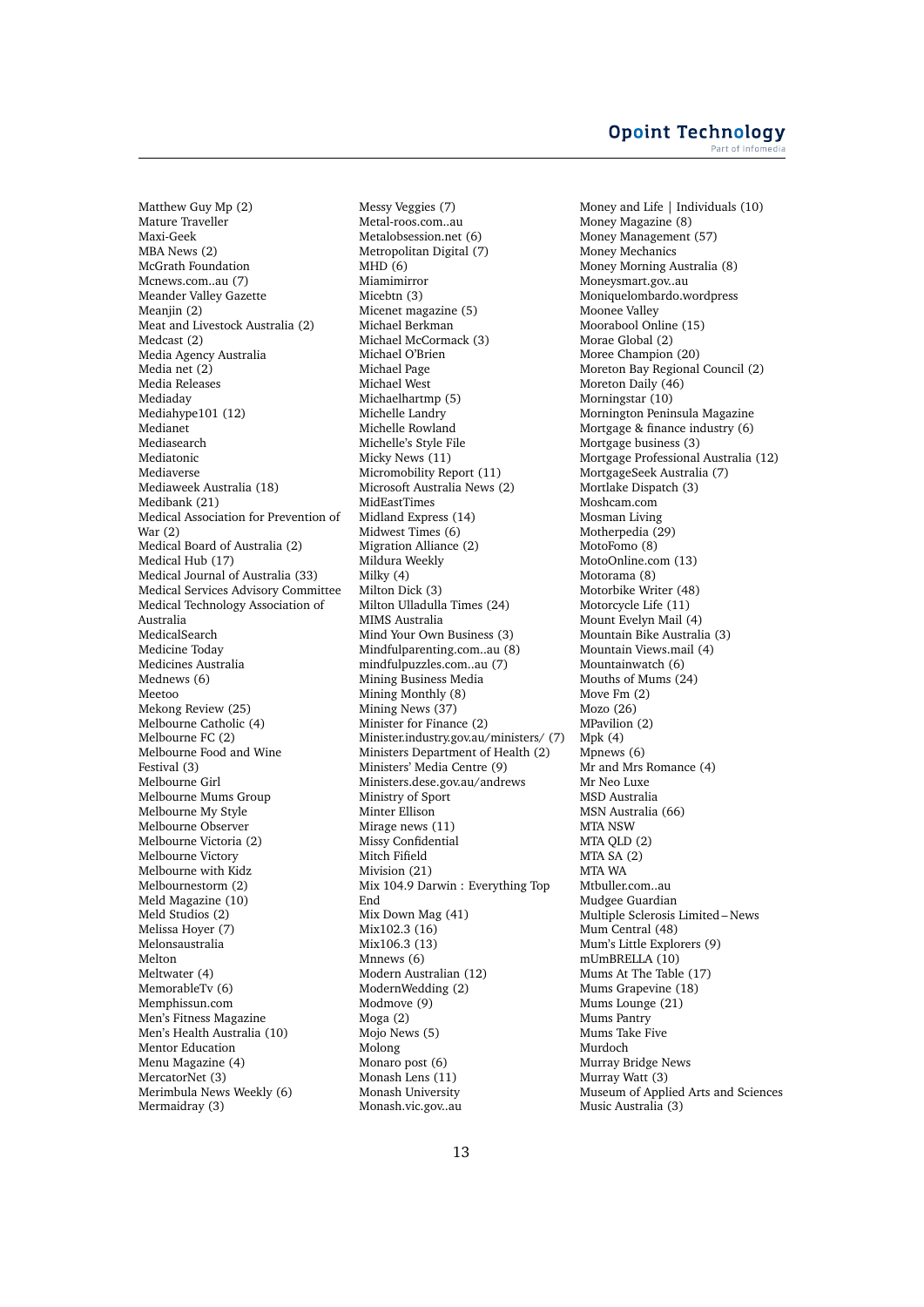Music feed (8) Music Industry Inside Out (9) Music Love musicinjection.com..au (5) MusicNSW MusicSA (3) Musicworldmedia.com..au (2) MuslimVillage.com (7) Must do Brisbane (175) Muswellbrook Chronicle (9) My Business (7) My Discoveries My Empirical Life My Football.com..au (2) My News Feed (18) My Sunshine coast (21) My Village News My Weekly Preview MyBrisBane (4) Mycitylogan (68) MyDeal (7) Mydr.com..au (17) Mygc.com..au (20) Mykitchenstories Myriota (3) Mysailing (12) MySecurity Marketplace (2) MyTravelResearch (2) Nabtrade (6) Nafa Namoi Valley Independent (6) Naracoorte Herald (8) Narooma News (10) Narrabri courier (8) Narrandera Argus Narrogin Observer (7) Narromine News (18) Nashvilleherald National Basketball League (2) National Gallery of Victoria National Heavy Vehicle Regulator (2) National Innovation and Science Agenda (2) National Recovery and Resilience Agency National Resources Review National Tertiary Education Union (7) Nationaltribune.com..au (21) NatRoad Natural Disaster Royal Commission Naturally Good (2) NBN News (19) Nbnco (2) Neca Neerav Bhatt's blog Neighbourhood Paper (8) Neos kosmos (36) Nepalese Voice Australia (11) Nestegg (39) Nestlebabyandme Netball scoop

Network 11 Networking Women Neue Luxury (3) New Consciousness Review (17) New Daily (10) New Idea (9) New Jersey Telegraph New Landscapes Institute (2) New Mandala New Matilda New Politics (4) New South Wales Farmer (3) New South Wales Rugby League (2) Newcastle Anglican (2) Newcastle Herald (31) Newcastle Knights (2) Newcastle live (4) Newcastle Weekly (38) NEWFM (3) News & Blog – Japan National Tourism Organization News & Media (2) News – euaa News – Federation University Australia (2) News Centre (10) News Chant Australia (12) News Corp Australia (2) NEWS FOR BUSINESS (2) News of the Area (14) News Weekly News.com..au (305) NewsBlaze Australia Newsforthefoodlover (19) NewsMaker (116) Newsport NewsPronto (43) Newsroom Border Protection (10) Newsroom Post (30) Newy with Kids (26) Nff.org..au (2) Ngaarda Media (2) NHFIC (2) Nielsen AU Nigeria Sun Nillumbik.vic.gov..au (2) Nine for Brands (7) Nine Kitchen (9) Ninemsn (29) NIT (11) NitroWare Nmfc (6) No More Practice Education (3) Noise11 (8) Nomadasaurus Nomadic Notes (2) Noodlies Noosa Today (5) North Coast Voices North Eastern Advertiser North Queensland Bulk Ports (2) North queensland register (10)

North Shore Mums (42) North West Telegraph (7) Northern Beaches Advocate (12) Northern Beaches Living Northern Beaches Mums (3) Northern Illawarra (5) Northern Territory Government (2) Northern Territory News (148) Northern Valleys News Northern Weekly (2) Northernbeachesreview (29) Northernriversreview (6) Northside Radio Northwest Tasmania Advocate (44) Not a Ballerina (2) Not Quite Nigella Nouba Australian wedding (3) Nourishmagazine.com..au (8) NOVA FM (2) Novastream (5) Novo News (7) Now To Love (41) NowUC (4) NPS MedicineWise (5) Nrl (2) NRL WA NRMA NRMA Roadside Assistance – Motoring Services (4) Nsca Foundation (2) NSW Department (2) NSW EPA NSW Farmers Association (2) NSW Food Authority (6) NSW Government (20) NSW Health (2) NSW Mining (9) NSW Nationals (2) NSW Nurses and Midwives' Assoc (3) NSW Police Force (2) NT Independent (7) Nursing and Midwifery Board of Australia (2) Nursing Review (11) Nyngan Observer NZ Compare (2) NZ Truck & Driver (2) Nzresources Oakley Oaks Hotels Blog Oberon Review (20) Obesity Policy Coalition (2) Ocean Geographic Society Ocean Grove Voice Ocean Magazine Ocean Road Magazine Oceanfit (5) Oceanswims (7) Odyssey Traveller (39) Office Environment Heritage Office of the Australian Information Official afl (2)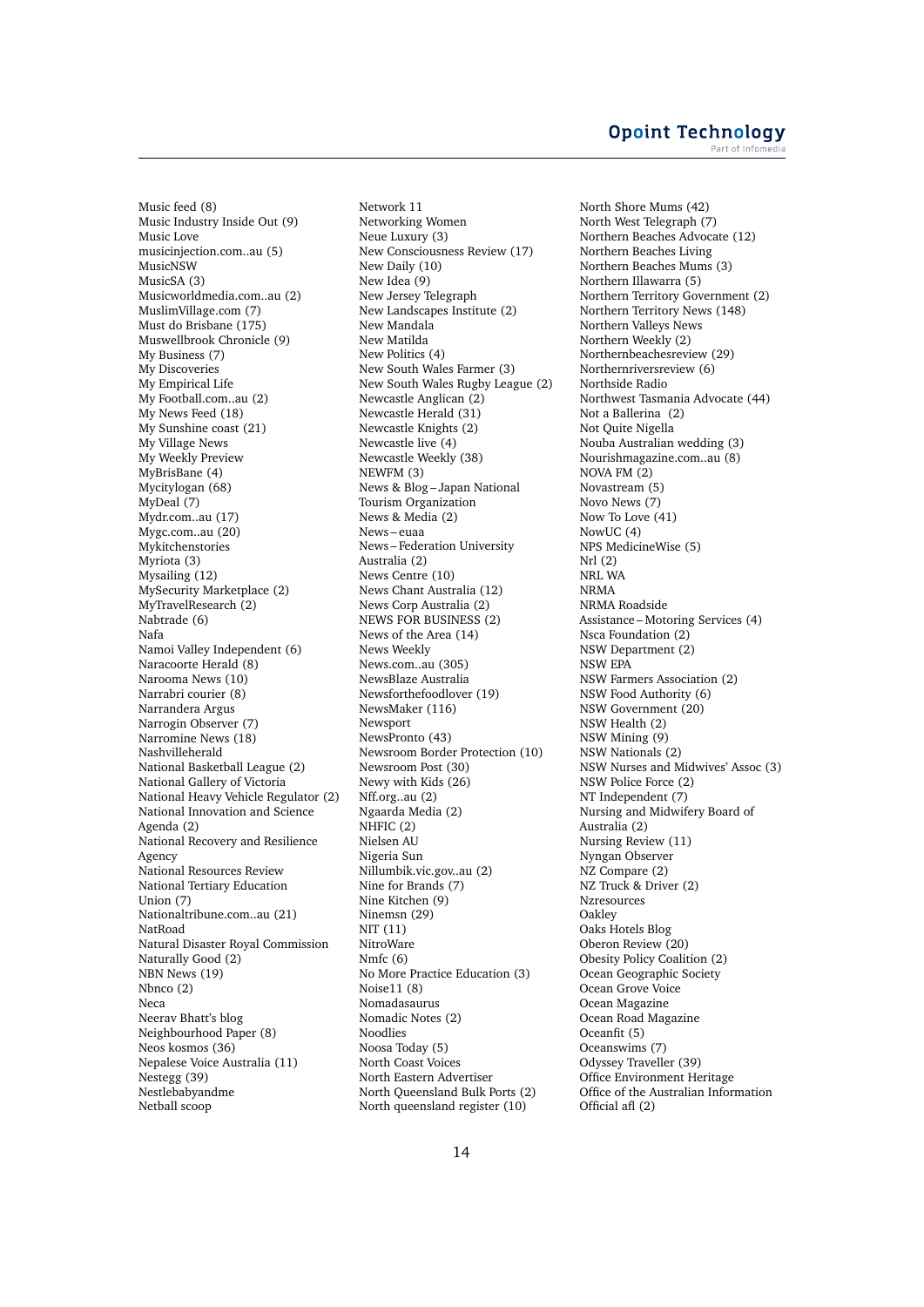Official afl (2) Offscreen Magazine Offspring Magazine (22) OHS Alert Oil and Gas (5) Oil and Gas News Okto Community TV (2) Omaha News Omny.fm (11) On The House On The List On The Town Oncology News Australia Oncology Republic (4) Ondigenous.gov..au (9) One Nation (2) One Step Off The Grid (5) Online Market Places (7) Online Opinion (18) Online Retailer Only Melbourne (16) OnlyAdelaide Onlyalice Springs (2) Onlybrisbane (2) Onlycanberra (4) OnlyGeelong Onlyperth (2) Onlysydney (2) Onlytasmania (2) OnScene ACT Onya Magazine (59) Oohmedia (2) Open Forum Open House Open Noosa (4) Openjournal (7) Opportunalegal Optometry Australia (2) Oracle Fox Orange City Life Orange country Sun **OREKTIKO** Organic Gardener Magazine Australia (2) Organicspa Origin Energy Orlando Echo (3) Orthoptics Australia Oursteps.com..au Out & About with kids (33) Outback Magazine Outback Travel Australia (2) Outdoor Design Source (2) Outin Canberra (8) OUTInPerth (33) OutInSydney (7) Ovens Murray Advertiser (3) Overland (4) OverSixty (27) Oxfam Australia (3) Oystermag (6) Oz Beauty Expert (5)

Oz Flix Oz Home News (9) Ozanimate (2) Ozchinese (20) OzRoamer Travel (3) Ozstudynet Ozwater PACE  $(4)$ Pacific Longboarder (3) Packaging News Paging Fun Mums Pakistan News (2) Pakmag (6) Paledivision.com Palin Communications (3) par-olive.com ParentHood 360 Parenthub (11) Paris Guardian (5) Park Ridge News (2) Parkes Champion-Post (12) Parkes Phoenix (26) Parliament of Australia (3) Parliament of Victoria (2) Parliament of Western Australia (2) Parliament South Australia (2) Parra News (5) Parraeels (5) Parramatta Times (2) **Parraparents** Particle (6) Partyline Magazine Passionfruitaustralia.org..au (2) Pat Callinan's 4X4 Adventures (5) Pat Conroy Paulfletcher PC Tech Reviews Australia pcherald.com..au (2) Peak Energy (2) Pearls and Primer (2) Pedestrian TV (21) Peking Press (5) Peloton Cafe Pen To Paper Media Peninsula Kids (2) Peninsula News Pennsylvaniasun (2) Penthouse Australia Magazine peppermint magazine PerformanceDrive (9) Persimmonsaustralia.com..au Perth Happenings Perth Herald (6) Perth Now (35) Perth Voice Interactive (8) perthisok.com (2) Pet Industry News Peter Dutton MP (3) Peter Martin Peter Walsh Petroleum Australia (6)

Petroleum Exploration Society of Australia (8) Pfizer Pga of Australia (2) Pgai.com..au PH News Hub (6) Pharma Dispatch (6) Pharma in Focus Pharmaceutical Society of Australia (2) Pharmacy Daily (6) Pharmacy ITK (7) Philanthropy Australia (3) Philippine Times (2) Phlebology (2) Phoenix Herald Phoenix News (3) Photo Review (22) Pickr (10) Pilbara News (5) Pilerats (12) PitchEngine (8) Pittwater Life Pittwater Online News Pizza Hut Plains Producer (2) Planet Ark Planet Attractions (13) Plant Health Australia (2) Platypus (4) Play and Go (50) Player2 (15) Plumbing Connection (9) Plus61J Media PNG Report (8) Podnews (4) Point Hacks (6) Poker Asia Pacific Poker Media (3) Policy Forum (21) Political Correctness Watch Polka Dot Bride Pooches At Play (9) Pop Topic (12) Poprepublic Popsugar Australia (33) Porsche Newsroom (20) Port Lincoln Times (14) Port Macquarie News (38) Port Stephens Examiner (10) Portable AU Portadelaidefc.com..au (3) Positive Life NSW Postal Hub Podcast (3) Posttowire.com (28) Poultry Digest (6) Power 100 (5) Power Farming (3) Power FM Ballarat Power FM Far South Coast NSW (5) Power FM SA (2) Power Retail (4)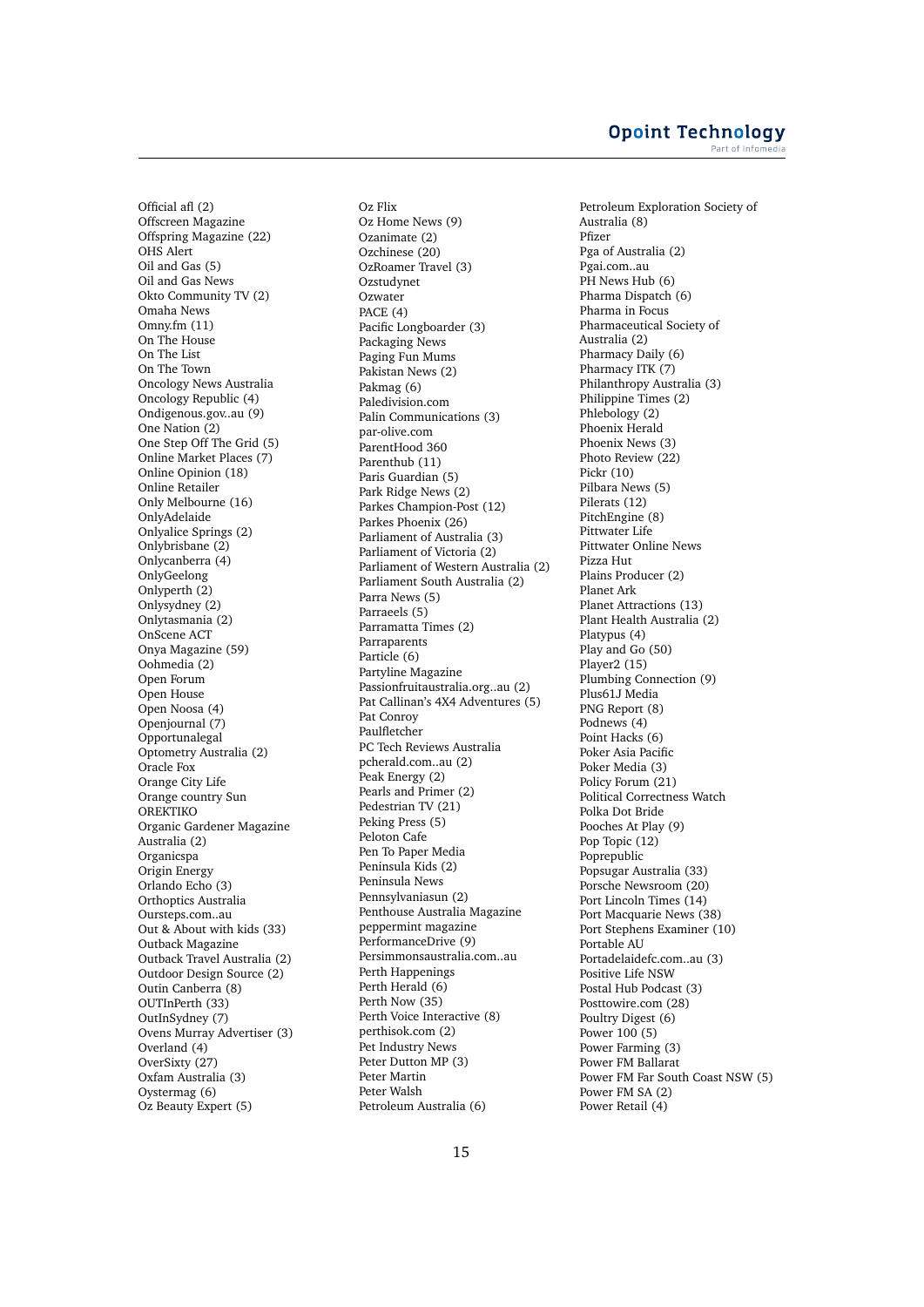Power Torque Magazine (8) Power Up Gaming (9) **Powercor** Powerlink.com..au (2) Practical Motoring (12) Practical Parenting (10) Practical Punting Premier of South Australia (2) Premier of Tasmania (3) Premier of Victoria (2) Press Start Australia (17) Pressroom – Toyota Prestige Property Magazine (5) Prevention Australia (8) Prime Minister Of Australia (2) Prime Mover Magazine (5) PRIME7 (4) Primer (4) Print 21 (6) Printerspost (2) Private Fleet Pro bono Australia (36) Proactive Investors AU (66) ProBlogger (2) Process Online (7) Procurement and Supply Australasia (10) Product Review (3) Product Safety Australia (5) Productivity Commission Professional Beauty (17) Professional Planner Australia (6) Profile Magazine (11) Progressbar (3) Project Manager online Projectory Proofpoint Australia (2) Propack.pro (6) Propel Youth Arts WA Property Council of Australia (5) Property Developer Podcast Property HQ Australia (2) Property investment magazine (13) Property Investory Property News Australia (6) Property Update (27) Prophet (7) PRWire Public Accountant (13) Public Interest Advocacy Centre (PIAC) (6) Public Relations (2) Public Sector Network Public Service Association (3) Pubtic.com..au (21) Pulse 94.1 (10) Pulse Line (6) Pulse+IT (8) Pump Industry (11) Punjab Times – Punjabi Indian Newspaper Punkee

Punters.com..au (2) Purple Sneakers Pursuit Unimelb (8) Pv magazine Australia (13) PwC Australia (2) Q8 All In One QAAFI (4) Qantas News Room (2) Qantas Travel Insider (15) QHA Online QLD Government Media Statements (2) Qldproperty Investor (8) QMusic (3) Qnews.com..au (10) QPS Benchmarking QSR Media (11) Quadrant Online Qualtrics Xm Quarry Magazine (8) Quarterly Essay (4) Queenscliffe Herald Queensland (19) Queensland Asian Business Weekly (13) Queensland Audit Office (2) Queensland Ballet Queensland Brides Queensland Country Life (7) Queensland Farmer (3) Queensland Farmer Today Queensland Health (5) Queensland Homes (6) Queensland Law Society (8) Queensland Mining & Energy Bulletin Queensland Performing Arts Centre (3) Queensland Police News (44) Queensland Resources Council  $Q$ UT  $(3)$ QUT News QWine  $R$  U OK (4) Racca (2) Race News (5) Racenet.com..au (4) Racgp.org..au (6) Racing (16) Racing and Sports (6) Racing and Sports Racingbase (2) Racq RACV (3) Radio 2lt (4) Radio 2moro (9) Radio 4CC (5) Radio 4EB (2) Radio Adelaide Radio Today (4) Radioaustria Radioinfo (2) Ragtrader (7)

Rail Express Rain Check (13) Rainbow Beach Community News (11) Raleigh News Rally NSW (5) RallySport Magazine (8) Ranges Trader Mail (4) Ranzcog.edu..au RANZCP (2) Rask Media (6) Rask.com..au (3) RateCity (4) Ray White (2) Rbmagazine.com..au Rcb Capital (3) REA culture Reader's Digest (49) Reader's Digest Asia (35) Readings.com..au (25) ReadPlus (2) Real Estate (48) Real estate business (8) Real Estate Source (7) Real Estate View (2) Real Time RealCommercial (13) RealSurf (2) Realty.com..au (6) Rebekha Sharkie Mp (3) Reckoner (5) Recruitment Marketing (6) Red Bull (9) Red Dot Diva Red Jos Activist Kicks Backs RedBook (5) Redflag (4) Redland City Council and Moreton Bay $(2)$ Reds (2) Refinery29 Australia (2) Refugee Action Coalition Regional Development Australia Regional IT Regional Universities Network Reia Reit Buzz Renew Adelaide Renew economy (21) Renew Magazine (2) Renewable Energy Society Rent.com..au (25) RepaNet (3) Repeat Traveller (3) Reproduction Fertility and Development Rescu (7) Research News Live (5) Reserve Bank of Australia (3) Resourc.ly (8) Resource Industry Networks Resources Roadhouse (3)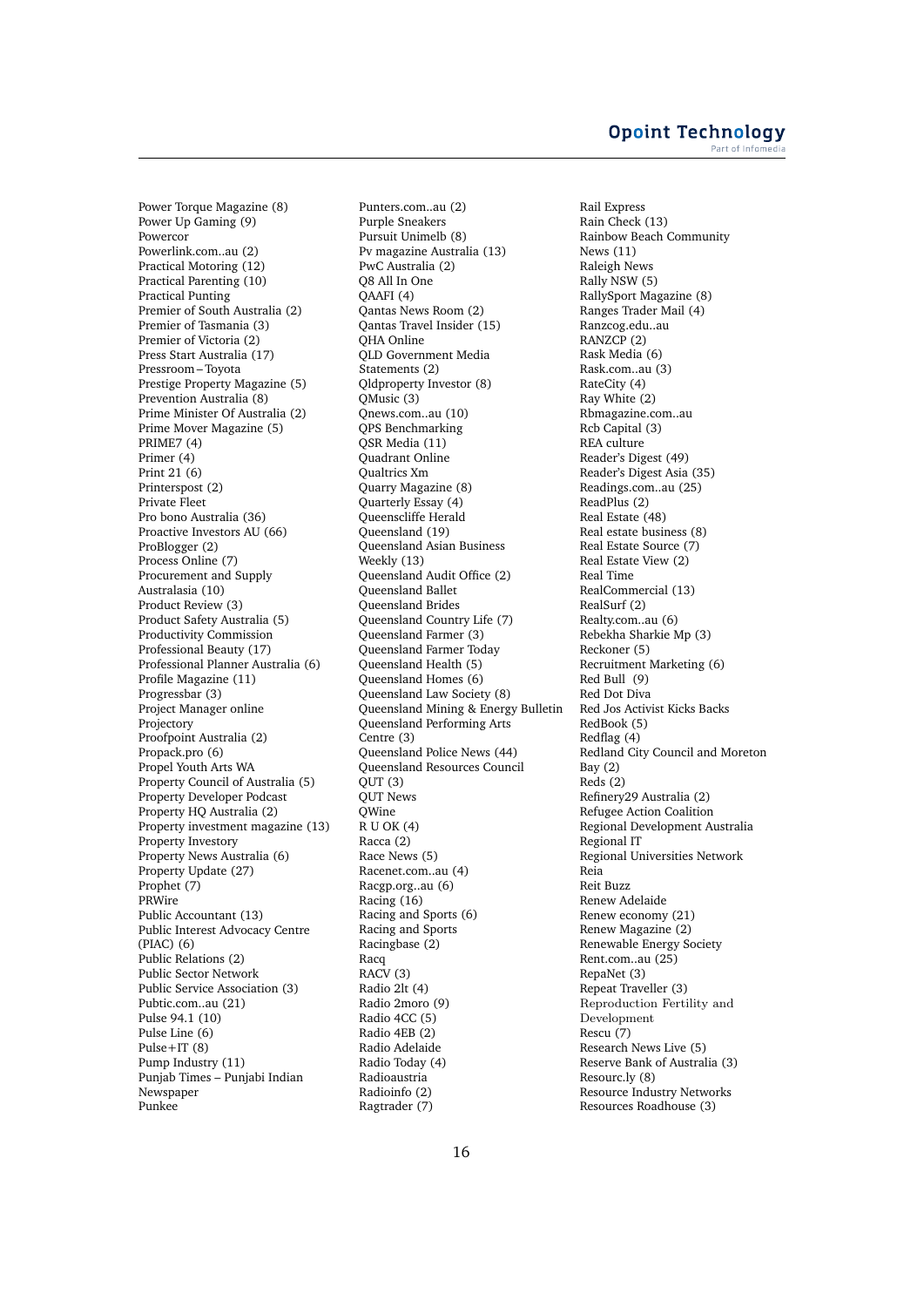Responsibleinvestment.org (2) ResPublica (5) Restaurant and Catering Magazine Retail Beauty (7) Retail Pharmacy Assistants (7) Retail Pharmacy Magazine (5) Retail World (13) Retailbiz (2) RETALK Asia (35) RETalk Malaysia (5) Retirement Living Online RETREAT Magazine (2) Return of the Cafe Racers Review Central (8) Reviews by Judith and Friends Rex Patrick RFi Global Rhythms Music Magazine (4) Richard Marles Richmond FC (2) Richmond River Independent Ride Media (5) Riise Ripe Music (5) Rish Worth Riskinfo (2) River 1467 Mildura (5) River 94.9 River Cruise Passenger (27) RMIT University (4) Road Rider (8) Roads & Civil Works Australia Magazine (12) Robb Report Australia (22) Robertbrain Wordpress Rockcityjester (7) Rocket Chainsaw (22) Rodbarton.com (3) Roguelavie Rolex Sydney Hobart (3) Ron Finemore Transport Rosbates (2) Ross Vasta (2) Rotorburn Roy morgan research (5) Royal Aeronautical Society Australian Division (2) Royal Australian Air Force (2) Royal Australian Navy (4) Royal Commission (4) RPP FM (4) Rsn.net..au (2) RTBU (2) Rtrfm (10) Ruby Connection (2) Rudio Sonoro (4) Runner's World Australia and New Zealand (8) Running In A Forest (13) ruralhealth.org..au (2) Russellnorthe.com..au Russh (7)

Rusty Compass (2) RV Daily (7) Ryde District Mums (8) Ryno's Tv (9) S t Louis Star SA Health SA Power Networks (2) Safe Work Australia (2) Safetowork (3) Safety At Work Blog Safety Solutions (11) SafetyCulture (2) SAGE Journals Sails Magazine Salife (12) Sameway Samotor Samsung Australia Sane (2) SANFL (2) Sanity Santos Tour Down Under (2) Save the children (3) Savers Savings.com..au (7) Sax Institute (2) Scene Scenestr (23) Scenezine.com..au (6) Scenic News (4) School Days Magazine (2) School Mum (11) SchoolNews Australia (2) Schools24hours.com Schwanzschnatterich (4) Science Alert (22) Science Meets Business (15) Scimex Science Media Exchange Scone (10) Scoop (28) Scott Buchholz Scout Jobs (4) Scout Magazine (3) Screen Australia Screen NSW (2) Screen Realm (7) ScreenHub (17) Sea FM 107.7 (7) Sea FM Tasmania Burnie (3) Seabreeze Seattle Refined (9) Seattlebulletin.com Secret Brisbane (7) Secret Melbourne (12) Secret Sydney (8) Security Brief Australia Security Electronics and Networks (7) SecurityBrief Asia See Need Want (10) Seedstock Central (5) Seesaw Magazine (8) Segmento Italian Magazine (2)

Selector Magazine (4) Self Managed Super (16) Seminuevos Senator Eric Abetz (4) Senator Jenny McAllister (4) Senator Jonathon Duniam (2) Senator Kim Carr (3) Senator Penny Wong Senator Stirling Griff Senior Driver Australia (15) Senior Housing (5) SeniorAu News (6) Seniors online (2) Seniors Today (3) SENZ (3) Services Australia (3) Sevenwestmedia Seymour Telegraph (25) Shanghai Sun (7) Shannons.com.au/club/news (2) Shaping Australia's digital future together Share Cafe (5) Shared Marketing (2) Shayne Neumann (3) She Brisbane (22) She Defined (7) shedsocial (3) Sheep central (41) Shelter NSW Shepparton News (89) SHESAID (12) Shift Miner Shipping Australia (3) Shock Mansion (10) Shooters, Fishers and Farmers Party Shopassociation (4) Shopping Centre News Shortlist Sidespace Sierra Leone Times (2) Sight Magazine (11) Signature Luxury Travel & Style (7) Simon Birmingham Simon Parris: Man in Chair (8) SinghStation (24) Singleton (2) Singleton Argus (5) Sir and M'lady (2) Sitchu (23) Sitepoint (3) Ski.com..au Skills Impact Sky News AU (43) Sleepys Express (4) Slinki.biz (2) Small Business Answers (5) Small Business Association of Australia (2) Small Business Connections (16) Small Caps (11) Small Farms (6)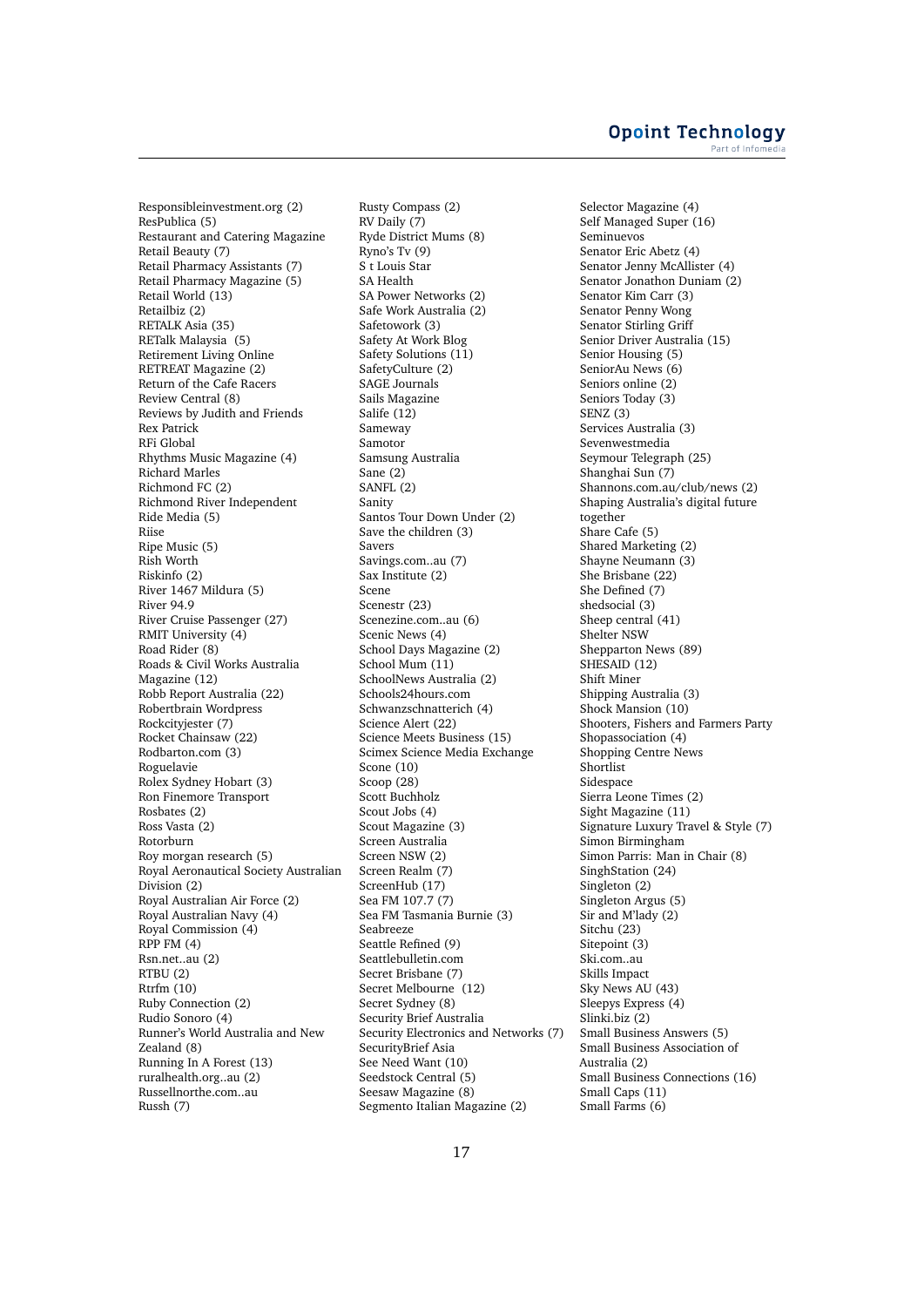Smart Cities Tech (2) Smart Company (40) Smart Office (6) Smart property investment (5) Smarter Business Smarthouse (6) Smashed Avocado Smooth SMSF strategy (2) Snap thirty Sneaker Freaker (5) SnowAction (21) SnowsBest.com (59) Snowy Mountains (3) Snowy Mountains Magazine (2) Snowy River Mail (2) So Frank (6) So Where Next (5) Social 101 (10) Social Traders (2) Society of Automotive Engineers Australasia (2) Sofia in Australia (3) Softer Volumes (8) Softwareadvice **SolarOuotes** Sommeliers (6) Sonnydickson (13) Soperth (20) Sorelltimes Sound Telegraph (7) Sounddoc Sounds Like Sydney (4) Sounds of Oz sourceable South Asia Times (9) South Australia South Australian Film Corporation South Australian Style (6) South Burnett Aus (24) South Coast Register (23) South Gippsland Sentinel Times (9) South Sydney Herald (17) South West Newspaper (15) South West Voice (9) South Western Times (8) Southbank Local News (10) Southern Cross Austereo Southern Cross University, Australia (2) Southern Farmer (11) Southern Highland News (18) Southern In Law Southern Riverina News (60) Spa+Clinic (13) Space And Defense (5) Space Australia (4) Spaceconnectonline.com..au (8) SpaceDaily.Com (3) spacewar Spatial source (10) Speakertv (29)

Spec.com (4) Specifier (2) Speedcafe.com (21) Spicenews (7) Spin Dizzy Fall Spin South West (6) Splash Magazine (4) Sport Business Magazin (4) Sports news (15) Sportsbet SportsLogos (2) Spotlight Report (45) Sprinter (10) Square (2) Srpski Glas (5) Ssusieburrell (2) St George & Sutherland Shire Leader  $(23)$ Stab Magazine (8) STACK (17) Stage Whispers (7) Star 101.9 FM Mackay Star 102.7 Cairns Star 104.5 FM Star 106.3 Townsville (11) Star Community (16) Star Weekly (13) Starpharma (2) Starts at sixty (17) Startup Daily (8) Startup News (8) StartupSmart (3) State Library Victoria (3) State of Digital Publishing (14) Stay At Home Mum Steph Adams (7) Stephen Jones MP Stephenbennettmp (2) StereoNET Asia Stereonet AU (13) Steveminnikin Stevivor (20) Stirling Urban Tree Network Stock & land (7) Stock Exchange of Australia Stock Journal Australia (5) Stockhead (7) Stockland Stocks Gallery Stoney roads (2) Stonnington.vic.gov..au Stonningtonboroondarakids (2) Story Mirror (4) StrategyNext – Connecting Innovation (10) Street corner Streetwisemedia (9) Strokesociety (2) Student Edge (31) Studies in Australia (2) Study at James Cook University in Queensland (2)

Study Gold Coast (3) Style Magazine Australia Stylebyyellowbutton.com (2) Styleicons (9) Stylelixir Styling You.com..au (6) Suitcase Stories (2) Sunraysia Daily (21) Sunshine Coast Council Sunshine Coast Kids Today (2) Sunshine Coast News (8) Super Review (18) Supercars (2) SuperGuide Superman Homepage (7) Superyacht Australia Superyacht International Supply Chain Channel (15) Surf Coast Times (6) Surfing Australia Surfing life Surfing World (8) Susan Mcdonald Sussanley (2) Sustainability Matters (5) Sustainable australia (2) Suzanna Sheed (4) Swan Hill Guardian (11) Swanson Reed (2) Swellnet (12) Swiish Swimming Australia (3) Swinburne Online (2) Swinburne University (4) Switzer daily (2) Switzerland Times (3) Switzersuper Report (2) Swotverge (24) Sydney (4) Sydney Arts Guide Sydney Build Expo (2) Sydney Business Announcements (2) Sydney Business Chamber Sydney Catholic Schools Sydney Chic Sydney Cricket Ground Sydney FC Unofficial (SFCU) Sydney Insolvency News (15) Sydney Metro (2) Sydney Morning Herald (68) Sydney Observer Sydney Lifestyle for Everyone (11) Sydney Review of Books Sydney Scoop Sydney Star Observer (29) Sydney Sun (6) Sydney Times (7) Sydney Today (12) Sydney Unleashed (8) Sydney Weekender (3) Sydneyswans (3) SYN Media (2)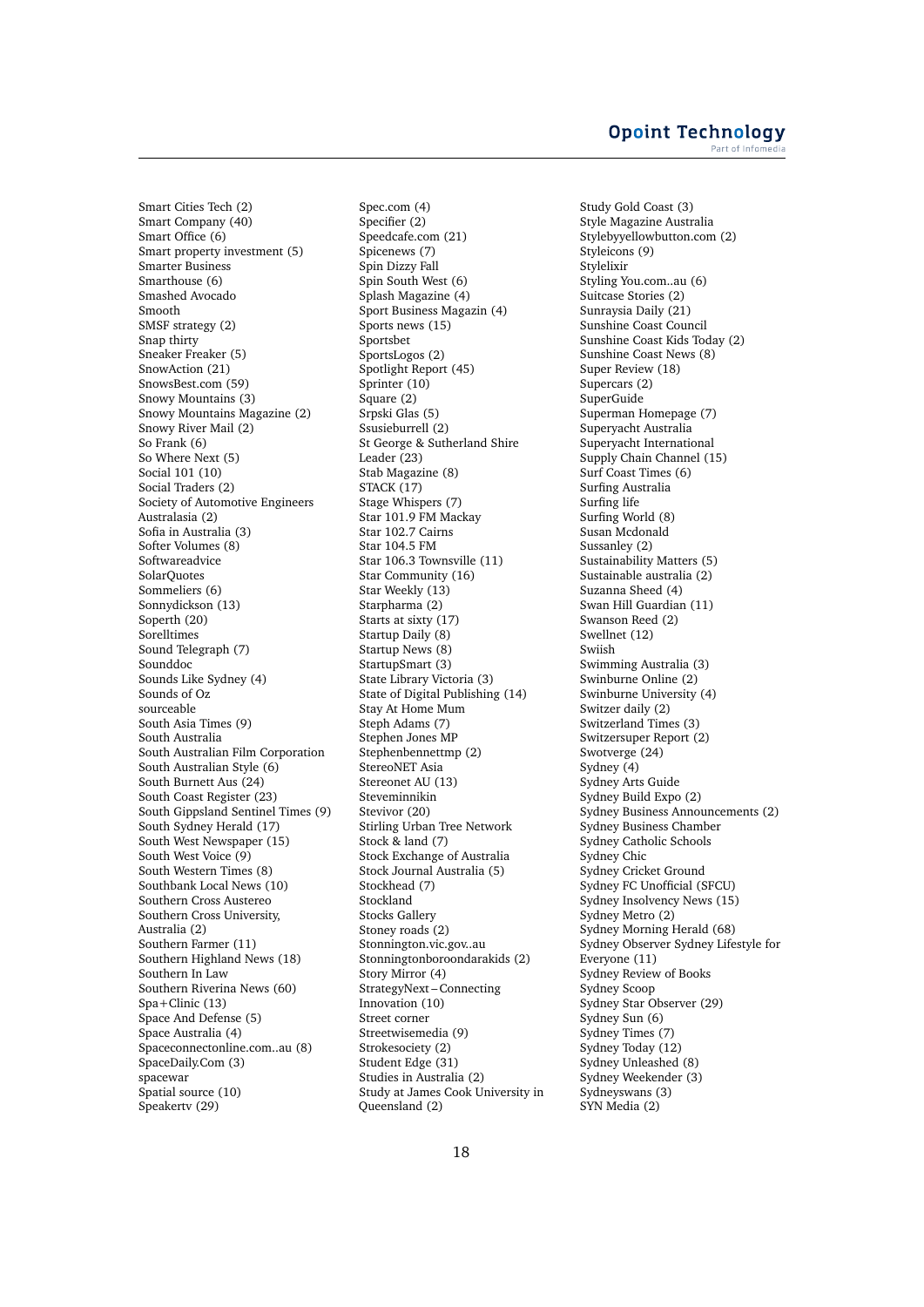Synergy Magazine (6) T Australia (7) Tablelands Regional Council (2) TAFE Directors Australia (3) **TAGG** Tailored Tasmania (2) Takeatumble (4) Tamborine Bulletin (19) Tante Tanya Plibersek Tapscape Tarrangower Times (4) Tasmania Tasmania Department of State Growth (2) Tasmania Talks (2) Tasmanian Boat Charters (2) Tasmanian Examiner (29) Tasmanian Labor (2) Tasmanian Liberals (4) Tasmanian Times Tasmanian Walking Company Tasmanianinquirer (4) Tasmps Greens MPs (3) Taste (2) Tavel.nine.com..au (8) Tax & Super Australia (6) TDN Australia and NZ (2) Teacher Magazine Teacher Magazine (14) Tech Business News (17) Tech Daily with Andy Wells (3) Tech Guide (5) Tech Invest (12) Tech World Australia TechAU (20) Techgeek Techgoss.com (4) Technibble Techniblogic (6) Technology Decisions (10) Ted O'Brien (2) Teenbreathe.com..au (8) Telegraph Magazine Telstra Exchange (6) Tenants Union (6) Tennant and District Times (4) Tennis Australia (3) Tenterfield star (33) Teomagblog.com Territory FM (2) Thai Press That's Life (6) The (un)Australian (6) The 5 to 9 Life (8) The 8 Percent (4) The Adelaide Review (5) The Adelaidian (12) The adviser (5) The Advocate Australia (7) The Age.com (73) The Agile Revolution

The AI Journal (44) The Albert Review (13) The Ararat Advertiser (24) The Area News (29) The Armidale Express (35) The Asean Developer (12) The AU Review (10) The Ausimm Bulletin The Aussie Word (16) The Australia Institute (5) The Australia Today News (10) The Australian (168) The Australian The Australian Business Executive Magazine The Australian Business Journal (7) The Australian Dental Association (5) The Australian Farmer (7) The Australian Frequent Flyer The Australian Independent Media Network (7) The Australian Jewish news (32) The Australian Mining Review (7) The Australian Pipeliner (10) The Australian Workers Union (2) The Australian-Polish Magazine The Barefoot Review (4) The Beast (2) The Beauty & Lifestyle Hunter The Best Mattress Reviews (2) The Betoota Advocate (9) The Big Issue (2) The Big Smoke (2) The Blonde Silhouette The Blue Mountains Phoenix (4) The Blurb Magazine (7) The Border Mail (43) The Border Watch (6) The Brag (32) The Bub Hub (18) The Bugle Newspaper The Bugle Online (2) The Bull (12) The Business Conversation (6) The Cambodia News (4) The Canberra Voice (11) The Canowindra Phoenix (10) The Canungra Times The Catholic Leader (16) The Catholic Weekly (36) The Cattery (2) The CEO Magazine (35) The Chaser (4) The Cheers (10) The China Story (2) The Citizen Australia (50) The City Lane The City of Sydney Media Centre The Clothesline (9) The Coal Face (5)

The Cobden Timboon Coast TimesCobden Timboon Coast Times (3) The Concourse The Conscious Space (7) The Constructor The Conversation (303) The Coonamble Times (2) The Corner Flag The Corowa Free Press (19) The Courier (20) The Crafty Pint (4) The Culture Concept Circle The Daily Talk Show (3) The Darwin Sun The Defrag The Departure Lounge (17) The Design Files (7) The Dimboola Banner (5) The Driven (11) The Dubs The Dvd Guide (4) The Educator Asia (13) The educator online (17) The Electrical Trade Union (2) The Esperance Express The Euroa gazette (18) The Express Newspaper (6) The F Lifestyle (5) The Fame Reporter (2) The Farmer Magazinethefarmermagazine.com..au (8) The Fashion Advocate (2) The Field Guide (2) The FiFi Report The Fifth Estate (66) The File (6) The Fit Foodie The Fit Traveller The Fix (12) The Flinders News (14) The Food Mentalist The Football Sack (24) The Footy Almanac (20) The Full FX (9) The Garb Wire The Gilgandra Weekly (5) The Good Guide (2) The Goulburn Phoenix (4) The Grace Tales (8) The Great Day Out (9) The Greek Herald The Green List (8) The Grenfell Record (14) The Grey Nomads The Greyhound Recorder (2) The Grocery Geek (9) The Hawkesbury Phoenix (4) The Healthy Mummy The Hepburn Advocate (22) The Herald – Riverine (7) The Highlands Leader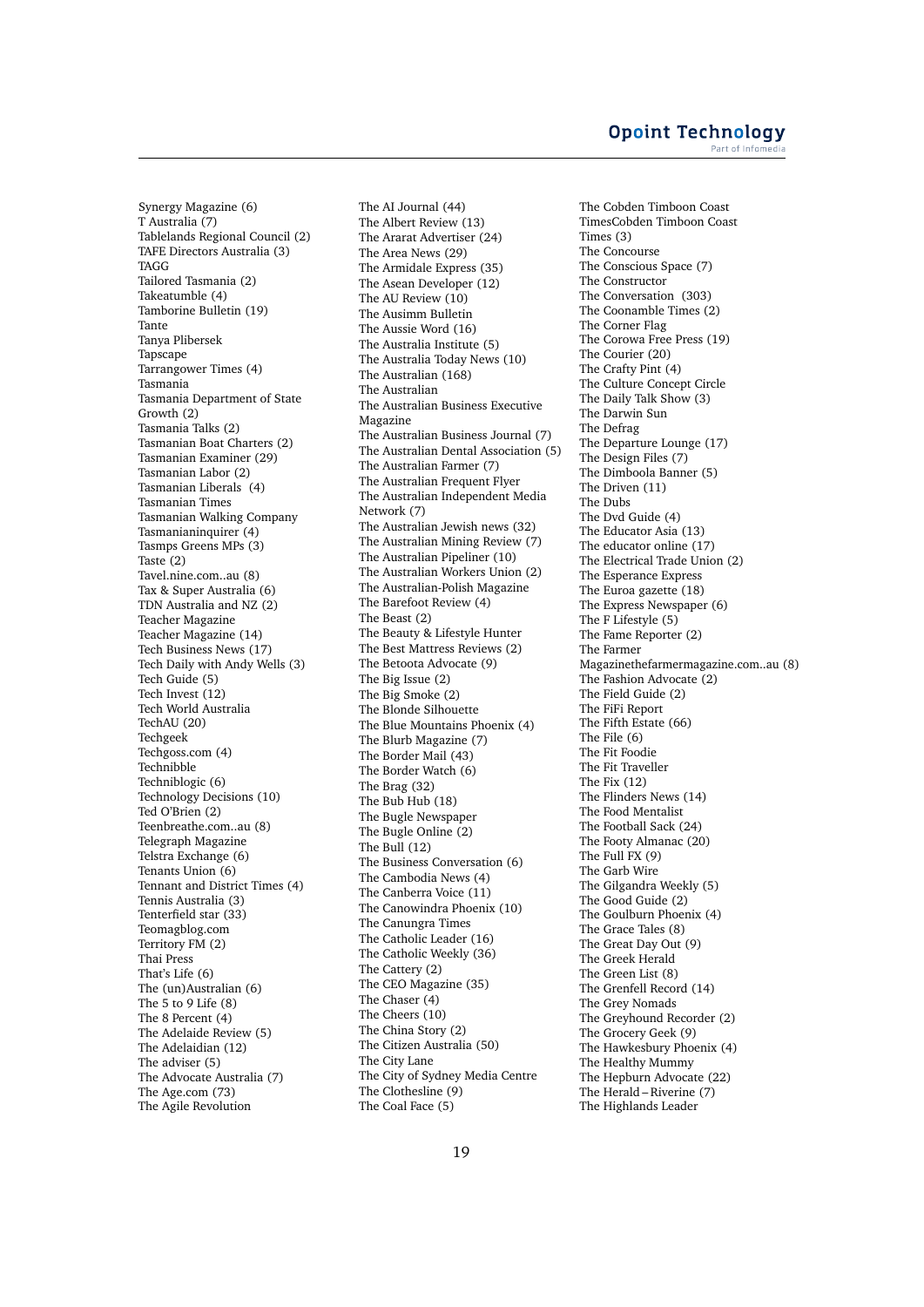The Hills Shire Council (2) The Holiday and Travel Magazine The home of the Shameless podcast The Hon Rob Lucas (4) The Horse Magazine (5) The Horsham Times (6) The Hotel Conversation (7) The Hounds (6) The Hub by Nrma (7) The Independent Magazine The Indian Down Under (49) The Indian Sun (20) The Indian Telegraph Australia (11) The Indian Weekly (25) The Industrialist (8) The Industry Observer (4) The Industry Spread (6) The Inside Adviser (15) The Institute of Patent and Trade Mark Attorneys of Australia The Interns  $(12)$ The Interpreter The Inverell Times (15) The Irrigator (28) The Juice Media (3) The Junction Journalism (47) The Kirby Institute (2) The Kitchen & Bathroom Blog The Land (9) The Lane (4) The Lead South Australia (14) The Lighthouse – Macquarie University (2) The Limbic The Lismore App The Live Wire Music Media (2) The Local Australia (23) The Longreach Leader (5) The Lovepost (6) The Luxury CruiseOyster (4) The Macleay Argus (23) The Magic of the Arts (8) The Magpies Nest (2) The Maitland Mercury (13) The Mandarin (11) The Market Herald (35) The Maryborough District Advertiser (3) The Medical Republic (18) The Melbourne Anglican (3) The Melbourne Critique (3) The Modern Day Living Magazine The monthly (5) The Moorabool News (4) The Movie Club The Murray Pioneer (2) The Murray Valley Standard (41) The Music (4) The Music Netw (6) The Nashville News The Nassau Guardian (9) The National Collision Repairer (2)

The Nationals (2) The Nationals Victoria (2) The Nerd Daily (5) The New Daily (53) The News Global The Nibbler The North West Star (6) The Northern Daily Leader (14) The Northern Rivers Times (8) The Northside Chronicle (13) The official site of the Canberra Raiders (2) The official site of the Cronulla-Sutherland Sharks (2) The official site of the Gold Coast Titans (2) The official site of the Manly-Warringah Sea Eagles (2) The official site of the Penrith Panthers (2) The official site of the Queensland Rugby League (2) The official site of the South Sydney Rabbitohs (2) The official site of the Sydney Roosters (2) The official website of the Australian Football League (81) The OpenAustralia Foundation (2) The Orlando News (2) The Parents Website (5) The Patentology Blog (6) The Philippine Times (18) The Phuket News (33) The pick (7) The Place For 4x4s And Caravans For Sale (2) The Plus Ones – Melbourne (8) The Plus Ones – Sydney (8) The Property Tribune (16) The Public Service News Network (44) The Queanbeyan Age (4) The Race Torque (8) The Rainbow Jeparit Argus (5) The Real Estate Conversation (7) The Real Estate Voice (4) The Real Review (13) The Really Simple Guide To Money (41) The Recorder (15) The Redline (2) The Reel Bits (9) The RiotACT (38) The Roar (9) The Runner's Tribe (11) The Rural (46) The saturday paper The Scone Advocate (9) The SE Voice The Sector (6) The Senior (9)

The Shepparton Adviser (2) The shout (9) The Shovel (6) The Sip The Smart Expat (3) The Socialist (6) The Southern Argus (7) The Southern Cross (12) The Spectator Australia (9) The Squiz (2) The Stable (6) The Stawell Times-News (40) The stringer (10) The Style Trust (6) The Sunshine Valley Gazette (2) The Swag (2) The Sydney News The Sydney Sentinel (8) The Tailored Man (7) The Terang Express (3) The Thinkergirls The Times AU (17) The Times: Victor Harbor News (24) The Tourism News (19) The Transcontinental (33) The Travel Temple (5) The Unbearable Lightness of Being Hungry The University of Adelaide (4) The University of Queensland (20) The University of Sydney (19) The University of Western Australia (2) The Upside News (12) The Urban List ANZ (108) The Veterinarian Magazine (5) The WA Daily (24) The Walkley Foundation (3) The Warragul and Drouin Gazette (3) The Wash (12) The Weekend Edition (52) The Weekender Herald The Weekender Herald (2) The Weekly Advertiser (11) The Weekly Source (32) The Werribee News (15) The West End Magazine (27) The Western Bulldogs (4) The Western Herald The Western Weekender (25) The Westsider (2) The Wimmera Mail (26) The Wire (8) The Women's Game (17) The World And Kids The World Education News (7) The World Loves Melbourne (8) The World Observer (16) The Yass Phoenix (5) The Young Witness (23) The Zine (7) Theartlife.com..au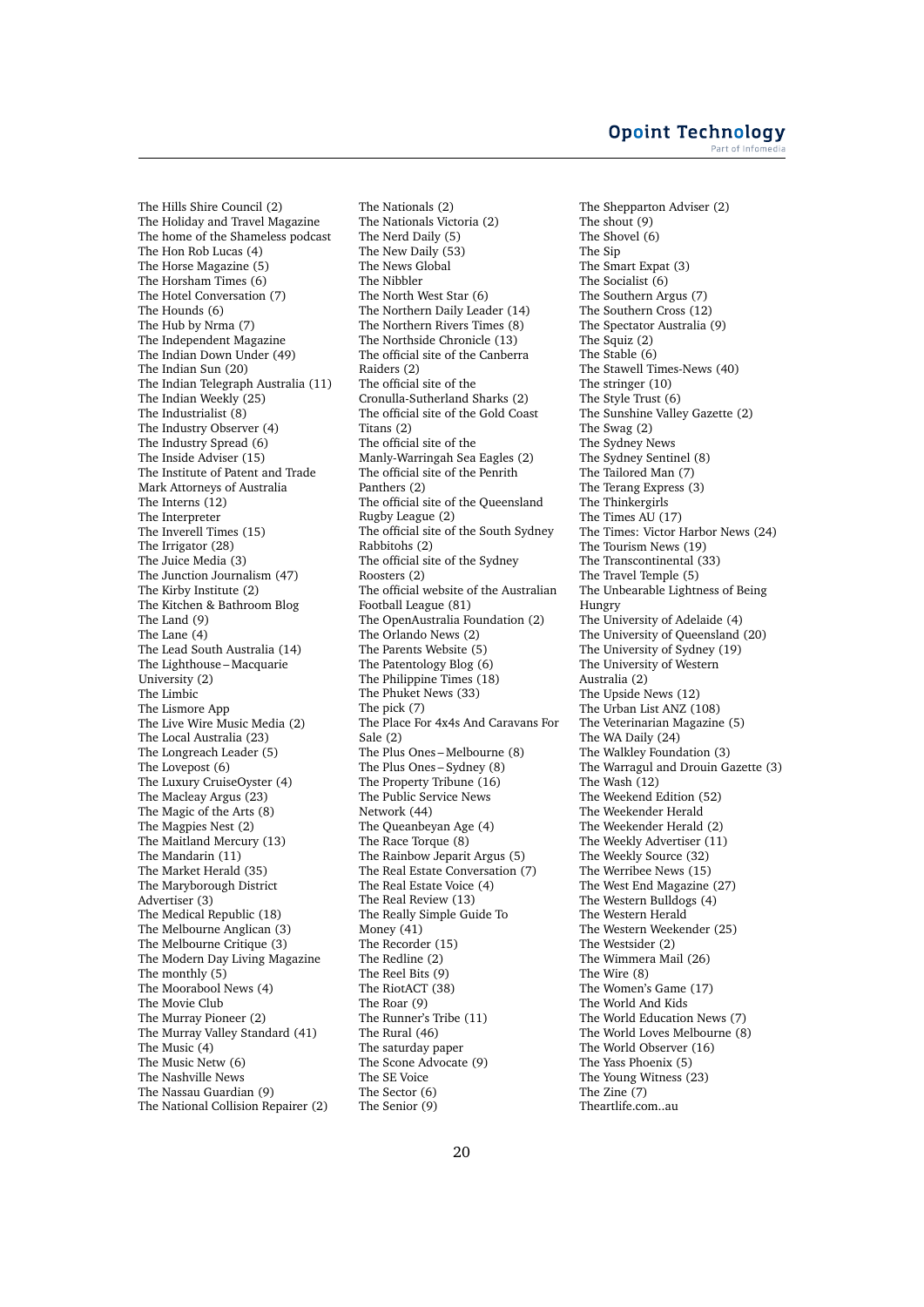Theatre Haus (5) Theatre People.com..au (4) Theatre Press (2) Theatre Thoughts (6) Theatre Travels Thebulletin Thecreativeissue.com..au (5) TheDogs Theiconic.com..au (4) Theillawarraflame.com (7) Theistimes (8) TheJournalMag (2) TheLatch (4) Thelocalproject.com..au (2) Themercury.com..au (80) Themovieboards.net (11) Thepartae (5) Thequo.com.au/index.php Therapeutic Goods Administration (5) Therockpit.net (16) Theroom44channel (15) TheTrendspotter (13) TheUrbanDeveloper.com (23) Theycallmemaggie Thinking Australia Thinknewsbrands Third Sector (12) This is Nice This Island Life (3) This Magnificent Life (6) This Wildling Life (30) thisiscanberra.com (21) Thisisconstruction Thomasbleach.com (7) Thomson Reuters Australia (5) Thornlie Christian College Thoroughbred News Thyroidfoundation (2) Ticker NEWS (10) Tierarzt Blog (4) Tim Pallas (2) Tim Watts Timber Trader New (2) Timberbiz (10) Time and Tide Watches (3) Time Out Adelaide Time Out Brisbane (11) Time Out Melbourne (27) Time Out Perth Time Out Sydney (23) TimeBase (2) Timeout Byron Bay Timeout Canberra Timeout Darwin Timeout Gold Coast Timeout Noosa Timeout Sunshine Coast Timmander Timnicholls To Be Magazine (5) Today's News

Tomatrax Tongchengau (29) Tonic (6) Tony Burke (2) Tony Perrett Toodyay Herald Toowoomba Chronicle (29) Toowoomba Living (11) Toowoomba Regional Council (2) Top 1000 Funds (4) Top Media Group (21) Top Oz Tours (17) Torrens University Australia Torres Strait Islander Media Association (2) Total Environment Centre (2) Total Girl (18) Total Watch Reviews Tothotornot (7) Tourism & Transport Forum Australia (TTF) (3) Tourism NT (4) Tower Systems (2) Townsville City Council (28) Townsvillebulletin (82) Toy & Hobby Retailer (3) Tpimag (3) Tracks Magazine (2) Trade and Investment Queensland (2) Trade Earthmovers Trade Farm Machinery (6) Tradeaboat Trademinister.gov..au (2) TradeTrucks.com..au (5) Tradeuniquecars (2) Trail Run Magazine (9) Trailer (15) Training Tramandbusexpress (2) TransGrid Transmoto (6) Transport NSW Blog (4) Transport Workers Union (TWU) Transportnsw Transurban (3) Travel & Lifestyle (4) Travel 2 Next (72) Travel and Beyond Travel and Cruise Weekly (17) Travel at 60 (5) Travel Bulletin (3) Travel Club (2) Travel Daily (9) Travel Industry Network Media Travel Monitor (14) Travel Outback Australia (2) Travel Play Live Travel Weekly Travel Weekly Australia (9) Travel with Special Needs Travelista Club (2)

Traveller (45) Travelletto (2) Travelling Corkscrew Wine Blog TravelMallNews (14) TravelManagers Australia Travels With JB Traveltalk (77) Treadlie (6) Treasury (12) Trenchless Australasia (20) Trespass (7) Trfm TRI Community Exchange Inc Tribune International (13) Tried and Tested Blog Triple R (13) Triplem.com..au (24) Trizone (8) Tropic Now (3) Troublemag (11) Trove Troy Hunt (2) Truck & Bus News (12) Truck news and truck reviews (5) Truck World (2) Truckdeadline (2) Truckin with Kermie Trucksales True Crime News Weekly (6) Truelocal Truly aus (39) Tumut and Adelong Times (6) Turfmate (2) Tuula vintage (4) TV Blackbox (103) Tv Tonight (11) Tvts (15) Tweak Town (20) Tweed Valley Weekly (7) Twin Town Times Twin Towns Clubs & Resorts Two Wells Echo Tynan Motors (2) UCA Insights Magazine (11) Ultimate Money (7) UltimateTravelMagazine.com (6) Ultra 106.5FM (3) United Australia Party (2) United Workers Union Unitedenergy (2) Universities Australia (2) University of Divinity University of Newcastle Australia University Of South Australia University of Tasmania (7) University of Technology Sydney (2) University of the Sunshine Coast (2) Unsealed 4X4 Unsw (12) UNSW Sydney (10) Upnext (8) Upper Yarra Mail (5)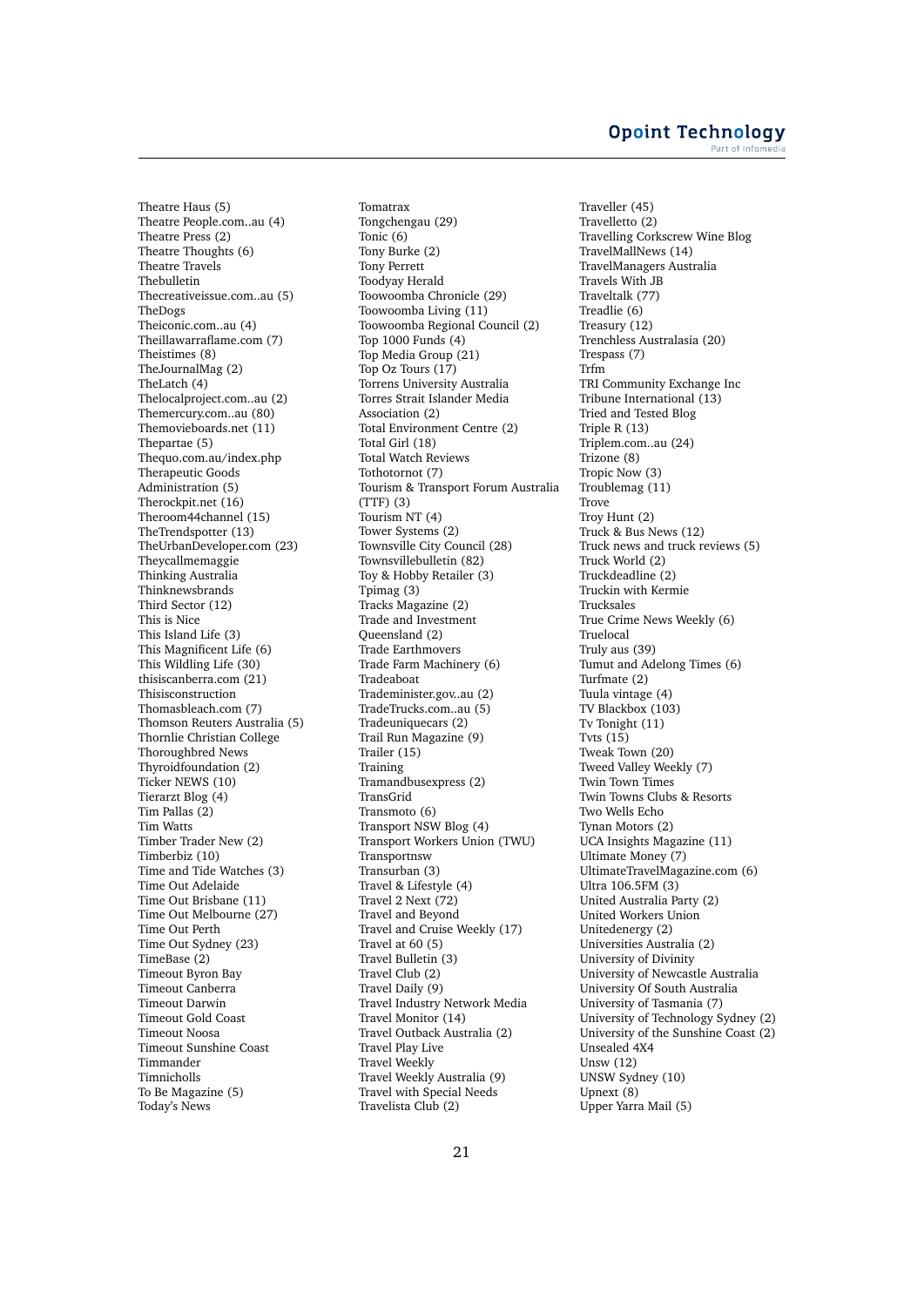Upstart (7) Urban Taskforce Australia (3) Urban Village (7) Urban.com..au (21) Urbansweat USQ (2) Ute Guide Utility Magazine (31) UYAC V8 Sleuth (16) Vacations and Travel Magazine (5) Valerie Lawson's Dancelines (5) Vancouver Star (6) Vault Magazine (2) Velocity Magazine Velothonsunshinecoast.com..au Venue Magazine Vet Practice Magazine (26) Veteran Sport Australia (2) Vic Water (2) Vic.gov..au (6) Vice Vice New Zealand VicHealth (2) Vicinity Centres Victorchang (2) Victoria University (2) Victorian Farmer (3) Victorian Farmers Federation Victorian Health & Human Services (4) Victorian Law Reform Commission (2) Video and Filmmaker (4) Viet Luan Viet Times (40) View News (6) Village Voice Balmain Villages Vinehealth Australia (2) Vinonotebook (6) Vintage Fm (5) Virtual Medical Centre (2) Vision Christian Media (3) Vision Times (2) Visionflex (2) Visit Canberra Visit Melbourne Visit Sunshine Coast Visit Victoria Media Hub Visitbrisbane.com..au (19) Visitnsw Visualarts.net..au (7) VIW (7) Vodafone Australia Vogue.com..au (18) Volunteering.com..au voxfrock (4) Voyeur Magazine Travel (2) W3livenews WA Country Health Service (2) WA Defence Review (2)

WA Health (4) WA Local Government Association (4) WA Today (222) Wa.gov..au Wagga Wagga Daily Advertiser (20) Wairarapa Bush (2) Wake Up World (126) Waking up in Geelong (11) Wallofsoundau.com (18) Wamn News Online (6) Wangaratta chronicle (39) Wannasurf Waranga News Warrack Herald (5) Warrandyte Diary (10) Warren Entsch Warrnambool Standard (74) Warwickstanthorpetoday.com..au (7) Waste Management Review (5) Watch Advice Watch Ya Gonna Do About It (24) Water Services Association of Australia (2) Wattever.com au Way FM (2) Wayfarer (9) Weareexplorers (38) Weather Zone (2) Webber Insurance Services (6) Webjet (9) Webwhitenoise.com (2) Wedded Wonderland (48) WeekendNotes (3) Weekly Times (2) Weekly Times Now (57) Weirdowasteland.com (6) Welcome to Mi3 (5) Well Known Places Well Made Clothes (4) Well Travelled (8) Well-played (7) Wellington Times (22) Wellness Daily (10) Wellness WA West Arnhem Regional Council West Australian (79) West Coast Eagles (4) westbremerradio.com (4) WestConnex Action Group Westender (13) Western Advocate (45) Western Angler Western Australian Business News (53) Western Australian Farmer (3) Western Independent (52) Western Magazine (14) Western Power Western Sydney University (5) Westfield Australia Editorial (2) Westfield Matildas (2) Westpac (4)

Wests Tigers (2) Wesydney (44) What Tradies Want (2) What Would Karl Do What's My Scene (14) What's On – the City of Sydney's Whatech (28) Whats On Australia Travel Whats On In Adelaide Whats On Sydney Whatsonoz $(2)$ Where To Brisbane (5) Where To Tonight Melbourne – Home (2) Where Traveler – Brisbane Where Traveler – Sydney Which 50 Which Investment Property (5) WhichCar (97) Whirlpool Whistle Out (13) Whitehorse (2) Whitsunday Regional Council Whittlesea.vic.gov..au (2) Wholesale Investor (2) Whothehell (4) Whowhatwear.com..au (12) Why Hello Beauty Whyalla News (21) Wi-Fi NOW Events Wickeddchildd (6) Wide Format Online (4) Wideblick Wikistrat Wild Things Roam (22) Wilderness Society Wiley (2) Willoughby Living (6) Wilston Grange News Wind Daily Wine Australia (3) Wine Industry Suppliers Australia (2) Winefront.com..au Winesa.asn.au (2) Winestate Magazine Winetitles Media (4) Winning Post Winston Churchill Memorial Trust Wisconsin State News (5) Witness Performance (13) WMB Online (4) Wmozzies Wollondilly Advertiser (33) Woman Beyond 40 (3) Woman With Drive (7) Women In Pop Women Love Tech (7) Women's agenda Women's Health (9) Womensweeklyfood (8) Word Of Mouth (2) Workers Bush Telegraph